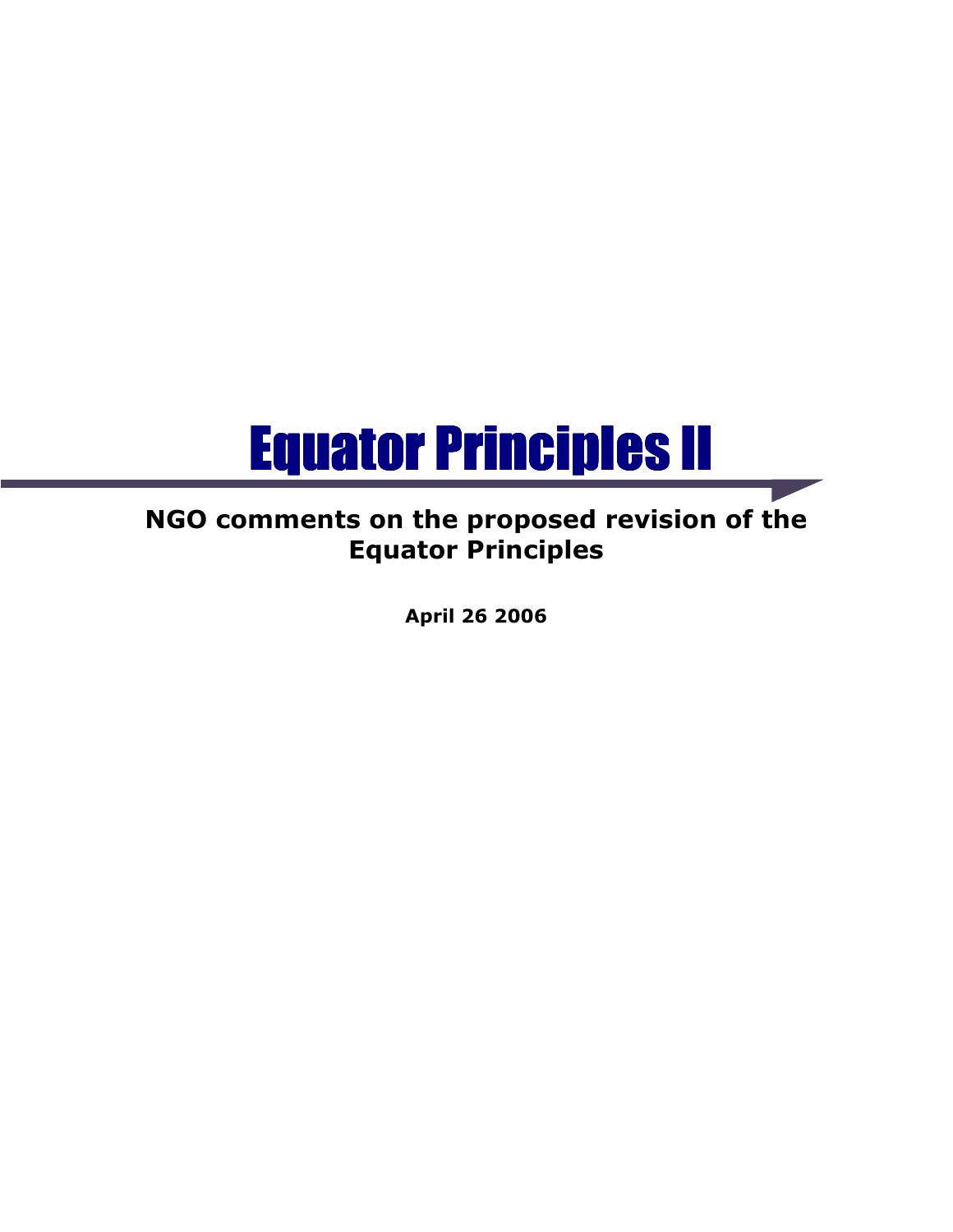### Comments on the proposed revision of the Equator Principles from:



















**Friends of** the Earth England, Wales, Northern Ireland









# Envirojustice





### global witness



e *ENVIRONMENTAL DEFENSE* finding the ways that work

**Les Amis** de la Terre

 $JAC$  $ES$ 

## **ACCOUNTABILITYPROJECT**

### **PUBLISHWHATYOUPAY**



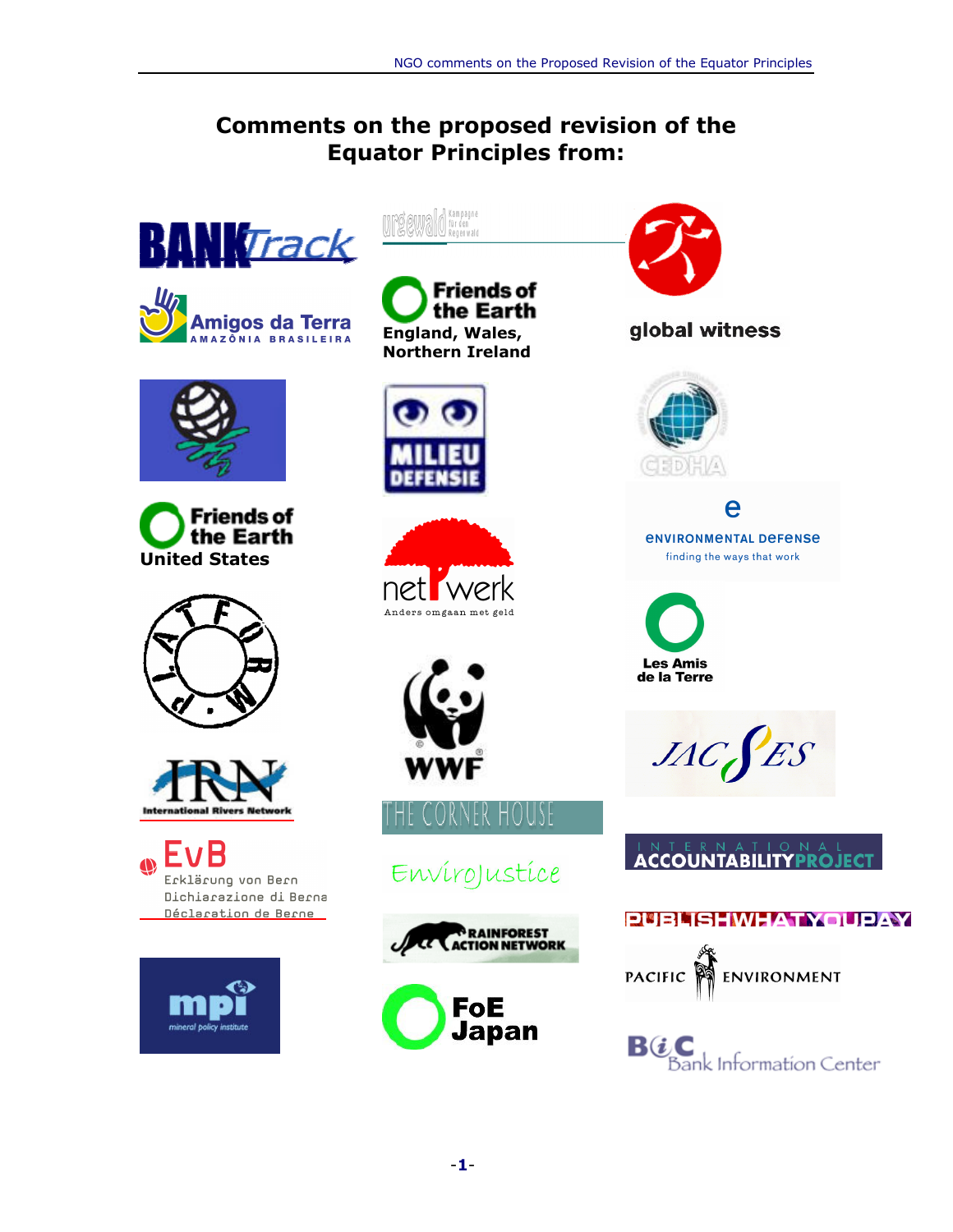| 1.1                                                           |  |
|---------------------------------------------------------------|--|
| 1.2                                                           |  |
|                                                               |  |
|                                                               |  |
| 2.1                                                           |  |
| 2.2                                                           |  |
| Addressing weaknesses and backtracking in standards 13<br>2.3 |  |
|                                                               |  |
|                                                               |  |

This paper was prepared for BankTrack by Andrea Durbin, with further edits from Johan Frijns. Comments on earlier drafts were made by Bruce Rich, Sebastien Godinot, Cassio Trunkl, Dana Clark, Doug Norlen, Jules Peck, Steve Herz Nick Hildyard, Mika Minio-Paluello and Caroline Kremer. For any comments on the text please contact BankTrack.

BankTrack Boothstraat 1c 3512 BT Utrecht, Netherlands T: 31-30-2334343 E: coord@banktrack.org www.banktrack.org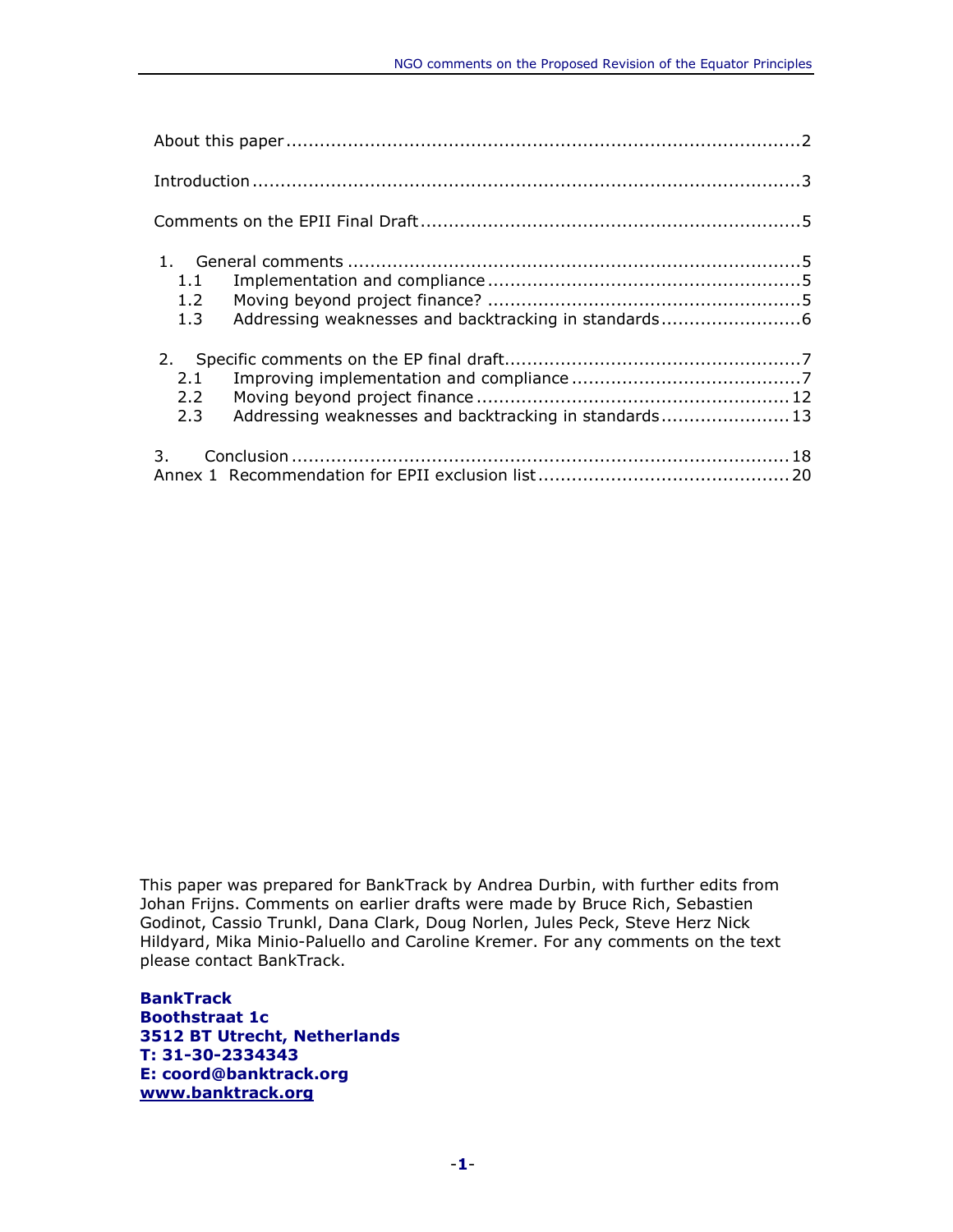# About this paper

On April 19 2006, representatives from 18 Equator Principles Financial Institutions (EPFIs) met in London with a delegation of civil society organizations including representatives from 12 NGOs to discuss the draft text of what has been dubbed 'Equator Principles II'; the new version of the Equator Principles. The meeting was part of a short but intensive effort of the EPFIs to seek comments from a variety of stakeholders on the proposed changes.

This paper presents some of the concerns and constructive comments offered by 25 civil society organisations on the proposed changes of the Equator Principles. It is a slightly adapted version of what was presented to the EPFIs for their consideration prior to the meeting in London.

Our understanding is that the EPFIs will release a final version of what will be sent for endorsement by EPFIs in mid-May. We have reason to believe that several adaptations will be made to the draft text. Our organisations intend to give a final assessment of the new EPs once they are final.

April 26 2006

 Johan Frijns Coordinator BankTrack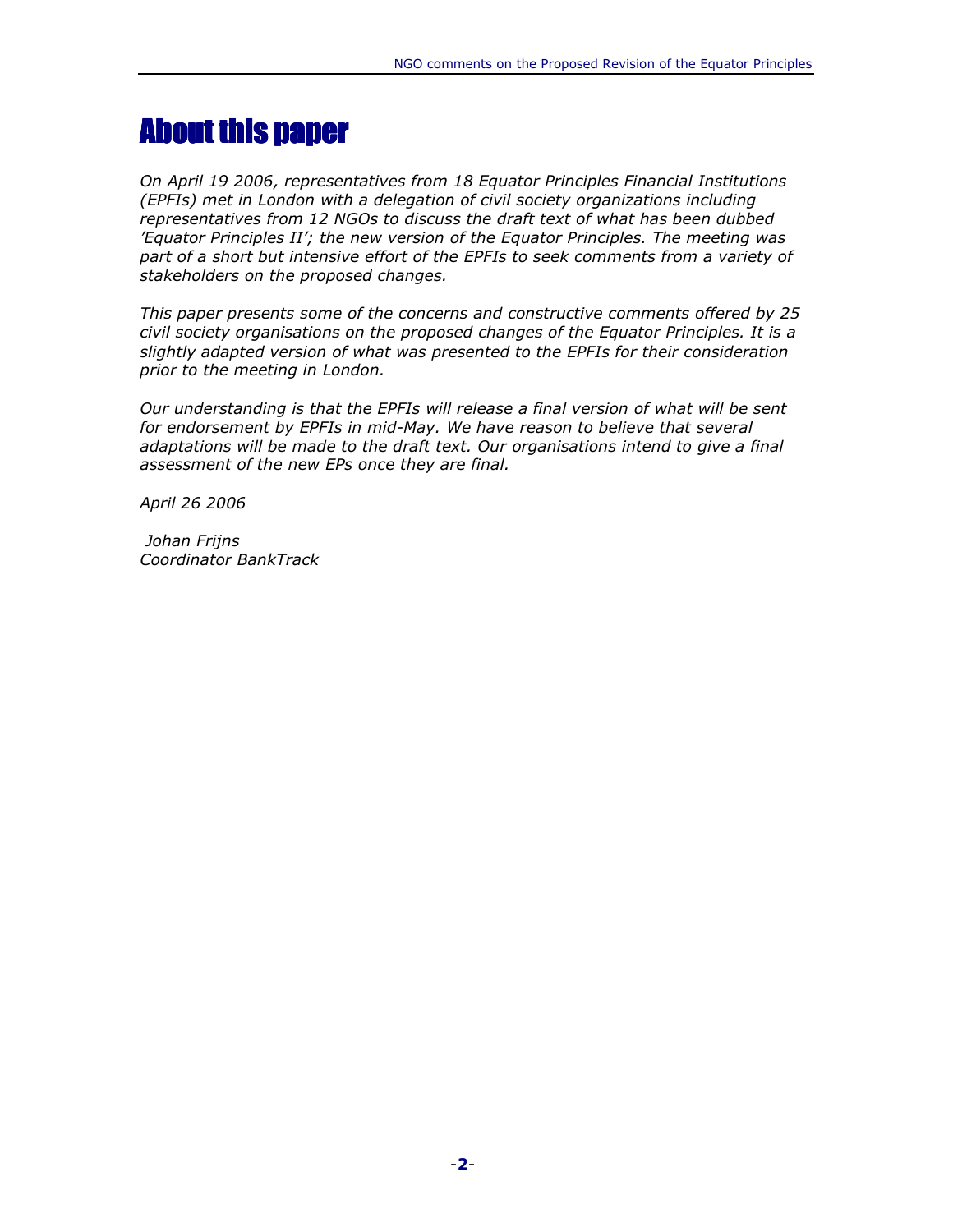# **Introduction**

BankTrack member organizations and other endorsing NGOs welcome the opportunity to present our view on the proposed changes in the Equator Principles, as presented by the Equator Principle Financial Institutions (EPFIs) in the 'EP Final Draft – March 2006'. $1$ 

Changing the current Equator Principles (throughout this paper referred to as EPI) is inevitable given that the International Finance Corporation (IFC) has replaced its 'Safeguard Policies' – the basis for the Equator Principles – with new 'Performance Standards'. However one views the final outcome of IFC's Performance Standards, and many of our organizations have serious concerns,<sup>2</sup> the revision does provide the EPFIs with a unique opportunity to address both the shortcomings in the EPI and the IFC's Performance Standards, as well as reflect some of the promising developments that have recently taken place in the private financial sector. In short, this is a moment for an approach and commitment to bring the social and environmental responsibilities of EPFIs up to the level of evolving international good practice.

After analyzing the proposed revision, it is our sense that the EPFIs have failed to grasp this opportunity. While the draft EPII does offer some improvements, the overall approach is based on establishing the lowest common denominator and allowing some of the least committed institutions to hold the standards back.

Furthermore, the rushed engagement and review process does not allow the time necessary to address the fundamental problems and shortcomings of EPI. We share the concern of the EPFIs for a timely and efficient revision and adoption process, but we also strongly believe that excessive haste will result in a final product that does not address weaknesses and lack of clarity in the revised principles, which will be much more costly in the longer term.

#### Vision Required

Given that this is a unique opportunity to address some of the significant problems and shortcomings with the current Equator Principles, we urge the EPFIs to take the time necessary to ensure that the new policy framework is clear and leads to improved implementation and compliance. $3$ 

Even more important, we call upon the EPFIs to be more ambitious and use this opportunity to make significant advancements. We hope that the comments provided in this paper will assist the EPFIs in moving forward and recapture the spirit of ambition that lead to the EPs in the first place.

A word of caution is in order here. While robust policies are important, our organisations measure the effectiveness of the EPs by how they are applied to projects and day-to-day operations, including whether the lives of project affected communities are improved as a result.

<sup>1</sup> See www.equator-principles.com

<sup>&</sup>lt;sup>2</sup> See http://www.grrr-now.org/

<sup>&</sup>lt;sup>3</sup> Moreover, this process is moving forward before the IFC has released the final version of the Guidance Notes for each Performance Standard. Given the vagueness of the Performance Standards, some aspects of the Guidance Notes may need to be referenced explicitly by the EPFIs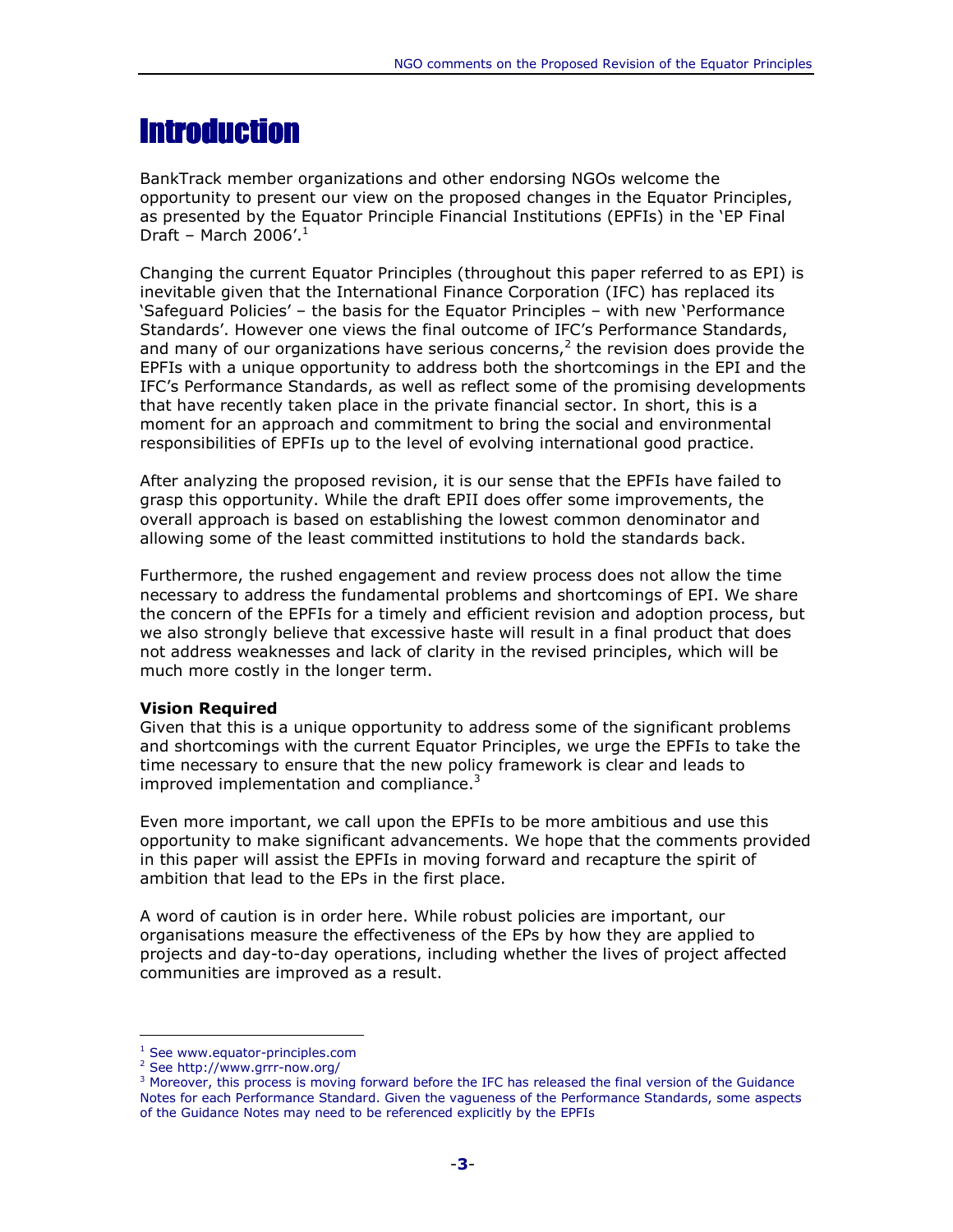Three years after the launch of the EPs we find ourselves in the uncomfortable situation of debating the EPIIs in good faith, at a time when several EPFIs continue to be involved in projects that directly erode the integrity of the Principles.

We especially consider two projects now under consideration as highly problematic, namely the Sakhalin II oil and gas project in the Russian Far East and the Botnia/ENCE pulp and paper mill projects in Uruguay. BankTrack member groups and others have documented extensively that both projects are in gross violation of the Equator Principles.<sup>4</sup> Yet, some of the very same banks that took the lead in EPI are now are seeking a lead role in financing these operations.<sup>5</sup> It is these financial decisions that will ultimately determine whether or not the Principles are seen as credible and effective. Thank you for your attention.

- Johan Frijns, Coordinator BankTrack
- Andreas Missbach, Private Finance Program, Berne Declaration, Switzerland
- Antonio Tricarico, CRBM, Italy
- Bruce Jenkins, Bank Information Center, US
- Bruce Rich, Environmental Defense, US
- Dana Clark, International Accountability Project
- David Waskow, International Program Director, FoE US
- Donald Pols, Milieudefensie, FoE Netherlands
- Doug Norlen, Pacific Environment, US
- Gregory Hile, President, EnviroJustice, US
- Henry Parham, Publish What You Pay, UK
- Ilyse Hogue, Rainforest Action Network, US
- Inez Louwagie, Netwerk Vlaanderen, Belgium
- Jorge Daniel Taillant, Executive Director, CEDHA, Argentina
- Jules Peck, Global Policy Advisor, WWF-UK
- Knud Voecking, Urgewald, Germany
- Mary Taylor, FoE EWNI

- Mika Minio Paluello, Platform UK
- Naomi Kanzaki, FoE Japan
- Nicholas Hildyard, Corner House, UK
- Peter Bosshard, International Rivers Network, US
- Sarah Wykes, Global Witness, UK
- Sebastien godinot, Les Amis de la Terre, France
- Techa Beaumont, Mineral Policy Institute, Australia
- Victorio Mattarozzi and Càssio Trunkl, Amigos da Terra Brazilian Amazon, Brazil
- Yuki Tanabe, Japan Center for a Sustainable Environment and Society (JACSES)

<sup>4</sup> See www.banktrack.org, www.cedha.org.ar, www.pacificenvironment.org, www.carbonweb.org <sup>5</sup> Banks considering getting involved in Sakhalin II include ABN AMRO, RBS, with Credit Suisse serving as financial advisor. The Uruguay paper mills are being considered for financing by BBVA. While a test case for the integrity of the EPs, these are by no means the only problematic projects under consideration by EP banks. Other examples are the Tangguh gas project in Papua Province, Indonesia and the Rosia Montana gold mine in Romania.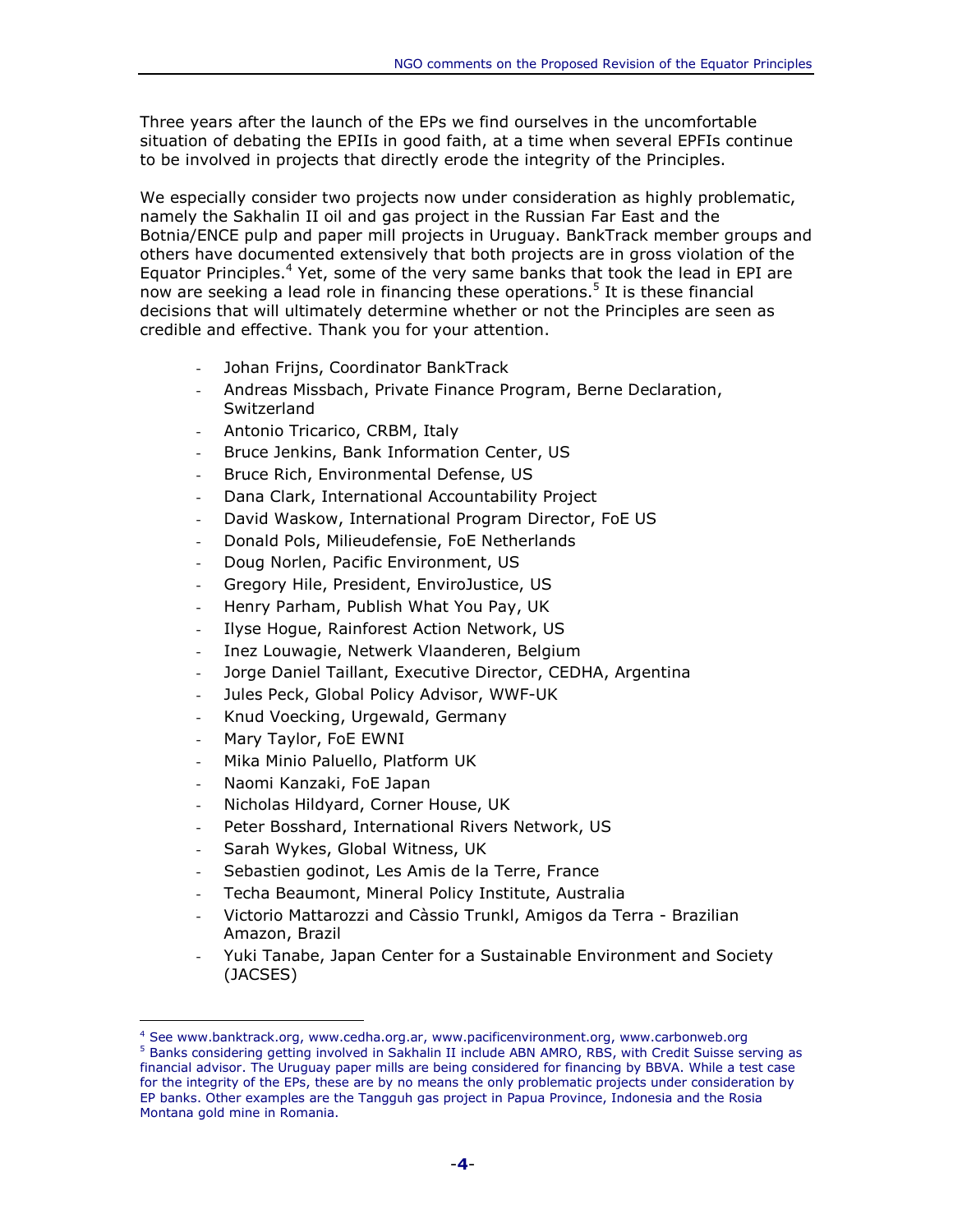# Comments on the EPII Final Draft

Our comments are divided into "General Comments" and "Specific Comments on the Proposed Revisions to the Equator Principles."

# 1. General comments

### 1.1 Implementation and compliance

In the three years since the Equator Principles were adopted, their shortcomings and weaknesses have become apparent and noted by many private sector analysts and NGOs alike. $6$ 

One of the most significant problems is that the Equator Principles lack mechanisms to ensure that endorsing banks properly integrate the EP requirements into their operational systems, creating an incentive to adopt the Principles without any oversight or consistency in how these policies and systems are being implemented from bank to bank. Many banks and other observers have expressed their concern that the current approach allows some banks to 'free ride.'

The revision process should lead to improved compliance with, and consistent application of, the policies. The revised Equator Principles should provide a definitive means for affirming that all endorsing banks meet and implement the same minimum standards described in the Equator Principles Framework. The process should also address internal governance issues and improve coordination around the Equator Principles amongst endorsing institutions.

### 1.2 Moving beyond project finance?

l.

The most obvious improvement in the EPII draft is the expansion of the scope of the Principles to include the expansion or upgrades of an existing project with significant social and environmental effects and project finance advisory services. The latter may be considered a codification of a logical practice that banks in an advisory role advise clients on how to obtain finance from EPFIs by applying the EPs.

That said, the application of the Principles to these limited financial operations significantly impedes one of the stated goals of the Principles: "to promote responsible environmental stewardship and socially responsible development." It is the scale of the impact, not the nature of the transaction that should determine the appropriate response and approach of the financial institution. EPFIs may facilitate project investments through other financial services, including corporate loans, debt and security underwriting. The key question should be what kind of environmental and social impact will result from certain financial transactions and what EPFIs should

<sup>6</sup> In addition to NGOs like BankTrack, observers from the private sector, such as FreshFields, KPMG, F&C Asset Management, have highlighted weaknesses and problems with the Equator Principles framework.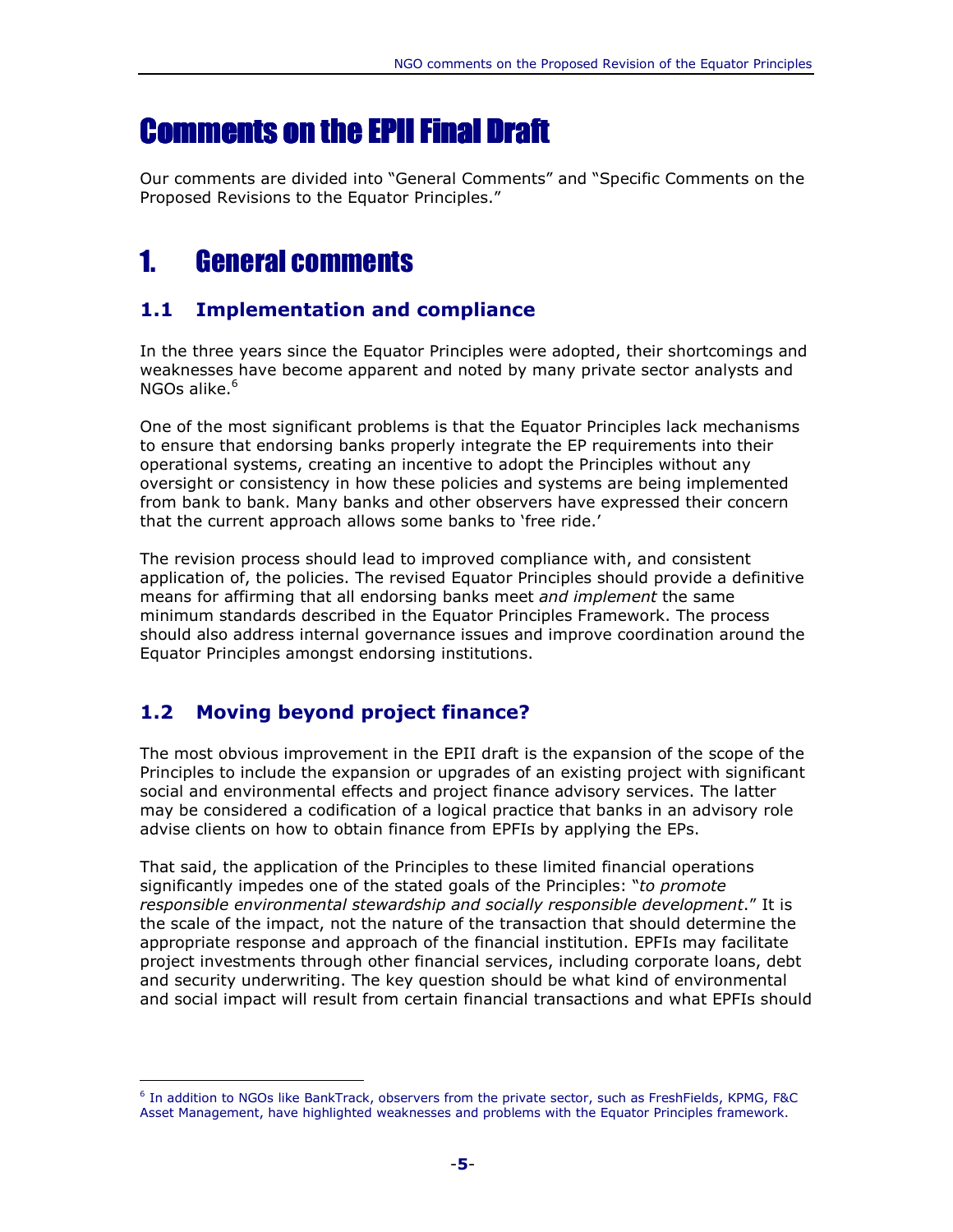do to counter any negative effects. Several EPFIs already apply their policies beyond project financing.<sup>7</sup>

By restricting the application of the Equator Principles to project finance, the proposed Equator Principles revision is failing to avoid and reduce environmental and social risk created by a significant part of the EPFI's business activities. One common response from EPFIs has been that the EPs are specifically developed for project finance. If that is the case, then we recommend that the EPFIs develop *joint* initiatives similar to the EPs to bring their other activities in line with the ambition of the EPs, and expand the scope of the EPs to address the majority of their business.

### 1.3 Addressing weaknesses and backtracking in standards

The Equator Principles are intended to serve as 'a common baseline and framework' for the financial sector. Given that they are pegged to IFC's Performance Standards, this baseline does not always reflect international law and international best practice, as evidenced in the recent WWF/ BankTrack report, Shaping the Future of Sustainable Finance.<sup>8</sup> This is particularly true for issues such as human rights, climate change, biodiversity and forest protection, as well as standards and practices for the extractives, dams, fisheries and agricultural sectors.

As evidenced in the 2006 WWF/Banktrack report Shaping the Future of Sustainable Finance, several EPFIs have already adopted stronger environmental and social policies than the minimum reflected in the Equator Principles framework, which apply also to other transactions beside project financing. For example, Rabobank has adopted the UN Norms on the Responsibilities of Transnational Corporations and Other Business Enterprises with Regard to Human Rights. HSBC has adopted the World Commission on Dams recommendations to protect communities and the environment in dam and water related projects. Banks, such as JP MorganChase, Bank of America and Citigroup have developed policies on climate change, which include reporting on greenhouse gas emissions; the policies at JP Morgan Chase and Bank of America also address emission reductions. Others are in the process of developing their own policies to address climate change. Other initiatives of note which banks should engage with include the Framework for Responsible Mining<sup>9</sup>.

Meanwhile, an international consensus is evolving on the need for agreements on best practice in environmentally and socially risky investments such as large dams and the extractives industries. The World Commission on Dams and the World Bank Extractive Industries Review are examples of such multi-stakeholder processes whose recommendations are gaining increasing acceptance world-wide.<sup>10</sup> It is in the

L

 $<sup>7</sup>$  HSBC applies its basic policy to "project advisory roles, corporate lending where the end use of proceeds</sup> is for a project, and to other forms of financial assistance such as bonding and guarantees directly linked to projects". Similarly, Citigroup applies a policy derived from the Principles to corporate loans and debt securities underwriting where the specific use of proceeds is known. JPMorgan Chase applies its basic environmental and social policy to all loans, debt and equity underwriting, financial advisories and projectlinked derivative transactions where the use of proceeds is designated for potentially damaging projects. Banco do Brasil and Banco Itaú, both from Brazil, developed environmental and social criteria to be applied in their credit decision making process.

<sup>8</sup> See www.banktrack.org

<sup>9</sup> See http://www.frameworkforresponsiblemining.org/pubs/Framework\_20051018.pdf

<sup>&</sup>lt;sup>10</sup> The Shaping the Future of Sustainable Finance report has a useful bibliography of international legal agreements and accepted sectoral best practice references.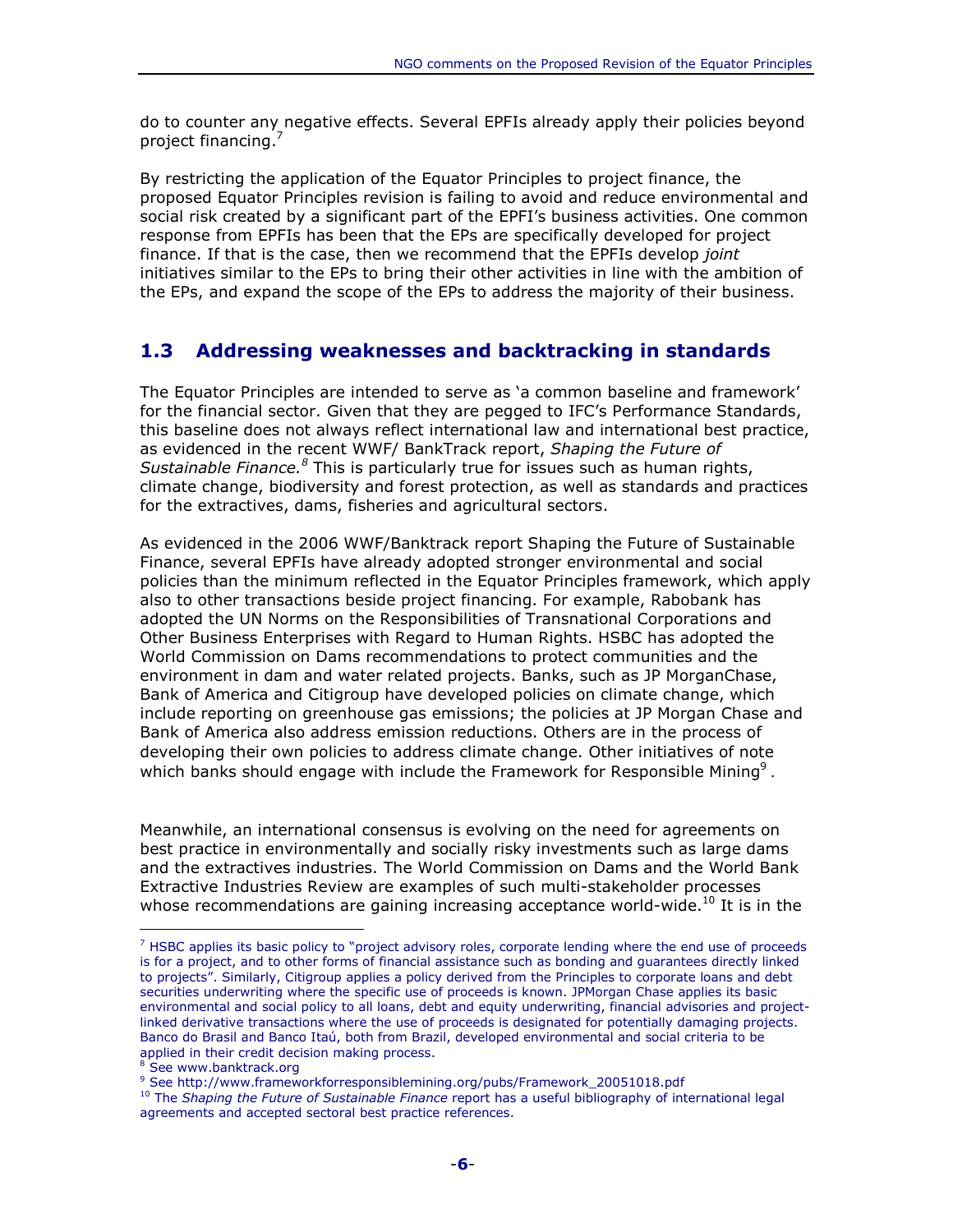interest of the EPFIs and their borrowers to alert clients to the importance of rapidly evolving international best practice, since clients are increasingly expected to follow these practices.

Furthermore, as noted in a memo from BankTrack and other NGOs to the Equator Banks in October 2005, and as predicted in our Spring 2005 meeting with EPFIs in London, the IFC's revision process has resulted in some major weakenings to previous policies, particularly around protections for displaced persons and minimum consultation requirements for communities. This backtracking means that, if the EPFIs adopt the IFC Performance Standards with no further alterations, some key aspects of the EPII would be weaker than the current version of the Equator Principles, the policies that the IFC previously followed, and related World Bank policies. To avoid a backsliding situation, key aspects of the Safeguard Policies that are stronger than the Performance Standards should be addressed by the EPFIs, and the policy protections restored and incorporated into EPII.

At the February 2005 Zurich meeting between the Equator Banks and representatives of civil society organizations, several Equator Bank representatives stated their commitment to no weakening of the existing Equator Principles, noting that any weakening of policy requirements in the Performance Standards, once finalized, might require delinking from, or strengthening the IFC standards in some cases. The EPII draft already partly addresses and corrects one significant weakening in the Performance Standards – dropping the requirement for independent assessments of Category A projects – by requiring in paragraph 5 that for Category A projects, "the SEA and AP will be subject to independent expert review." Given that change, clearly it is possible for the Equator Principles to reflect stronger commitments in certain areas than those made by IFC

The Equator Principles should be developed and interpreted as a tool for ratcheting up the standards being applied in the financial sector, and it would be helpful for the EPII and the EPFIs to explicitly adopt a commitment to no weakening of standards already agreed to. We strongly suggest that the EPFIs consider including a commitment to this effect in the Preamble of the EPIIs.

# 2. Specific comments on the EP final draft

### 2.1 Improving implementation and compliance

Very little is changed in the EPII draft to address the need for consistent implementation and compliance with the Equator Principles.

Indeed, we have noted with some concern the slight change in formulation in the last paragraph of the Preamble. Whereas the EPI version reads as a commitment to 'not provide loans directly to projects where the borrower will not or is unable to comply with our environmental and social policies and processes<sup> $11$ </sup> this paragraph now specifies that no loans will be provided if the borrower is unable to comply with 'our respective social and environmental policies and procedures that implement the Equator Principles" (emphasis added). This is a de facto acceptance that endorsing banks may choose to implement the principles as they see fit.

<sup>&</sup>lt;sup>11</sup> Preamble EPI, last paragraph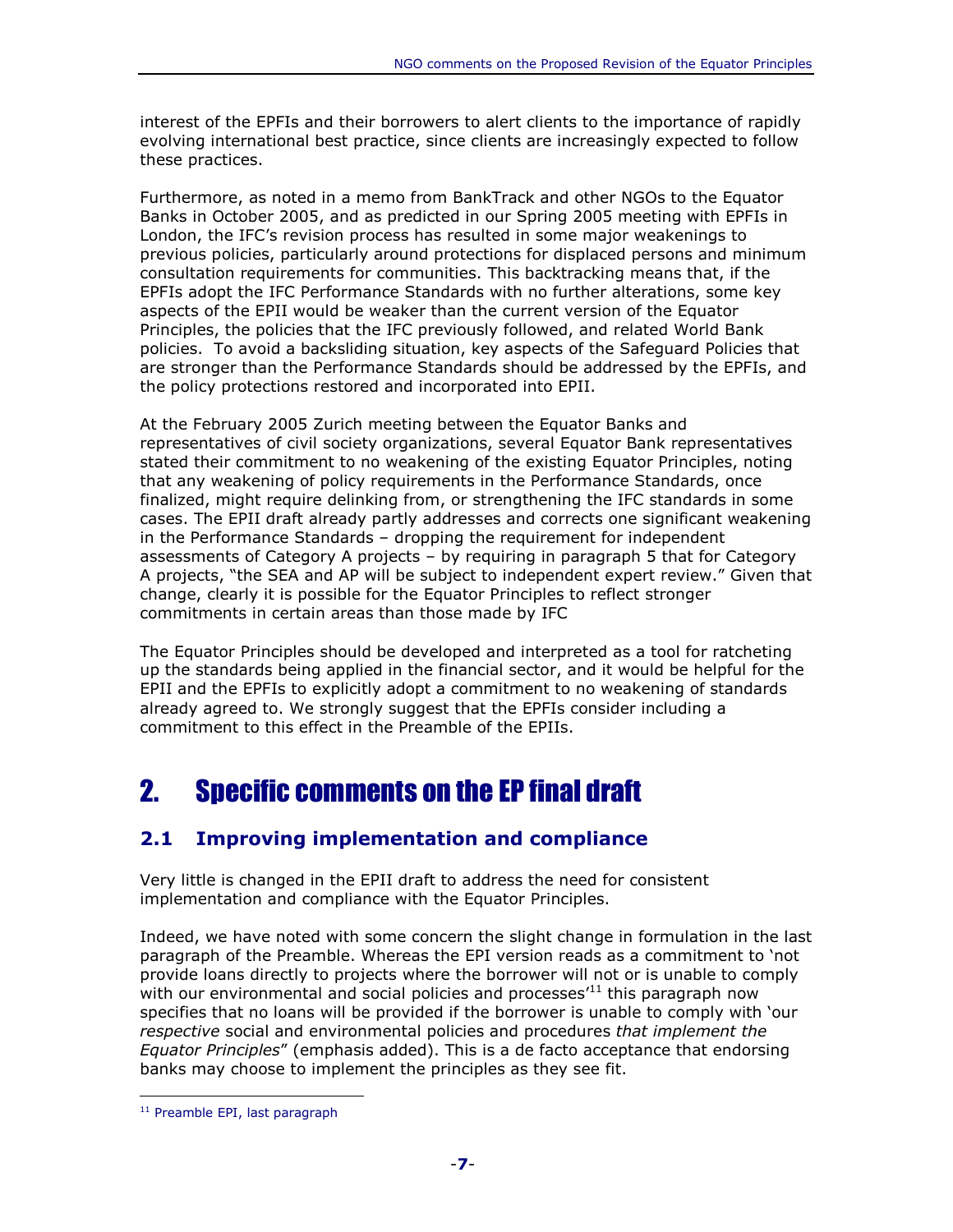Over the years, we have also pointed out that the Equator Principles lack of transparency and subsequent lack of accountability mechanisms may be its fatal flaw. We have provided the EPFIs with a set of constructive suggestions for addressing these problems.<sup>12</sup>

The issues of improved compliance, consistent implementation and mitigating impact can be addressed in a number of ways in the draft. We offer the following comments and recommendations.

#### Ensuring compliance

l.

The efficacy of the Principles rests on how well the standards and operational system are carried out. We welcome the step of the EPFIs to require independent expert review of Social and Environmental Assessments (SEAs) and Action Plans (APs) for Category A projects at least, as well as Category B projects "as appropriate".

We note, however, that this improvement over PS 1 does not fully rectify the weakening of the requirement of the World Bank's Operational Policy (OP) 4.01 which states that for Category A projects "the project sponsor retains independent EA experts not affiliated with the project to carry out the EA." Moreover, "For Category A projects that are highly risky or contentious or that involve serious and multidimensional environmental concerns, the project sponsor should normally also engage an advisory panel of independent, international recognized environmental specialists to advise on all aspects of the project relevant to the EA." (OP 4.01, para. 4) Even when the IFC was following OP 4.01, the IFC's Compliance Advisor Ombudsman observed that the IFC itself still needs to improve the quality and oversight of assessments. Objective information, independent of the client, is an essential requirement for an effective assessment system. We strongly recommend that the independent assessment requirement as well as the independent advisory recommendation for highly risky projects, which are required by OP 4.01, be restored also to the Equator Principles in EPII.

Also, given that EPFIs rely on outside expertise for objective information and assessment, we recommend that the EPFIs require the independent expert -- the preparer of the SEA -- to sign an agreement attesting to its validity and factually based information. In order to make informed choices and minimize risks, short of building up environmental and social review departments, it is necessary for the EPFIs to build in measures such as these that guarantee that the information they receiveis objective and accurate.

Similarly, we note that paragraph 8 states that "to ensure ongoing monitoring and reporting to EPFIs over the life of the loan, EPFIs may require appointment of an independent environmental and/or social expert." This language should be revised to make clear that EPFIs will require annual independent compliance reviews for all Category A projects.

Ensuring better compliance and therefore performance necessitates a number of additional changes in the draft proposal.

<sup>&</sup>lt;sup>12</sup> Good Faith, Good Practice: December 2003, No U-Turn Allowed: January 2004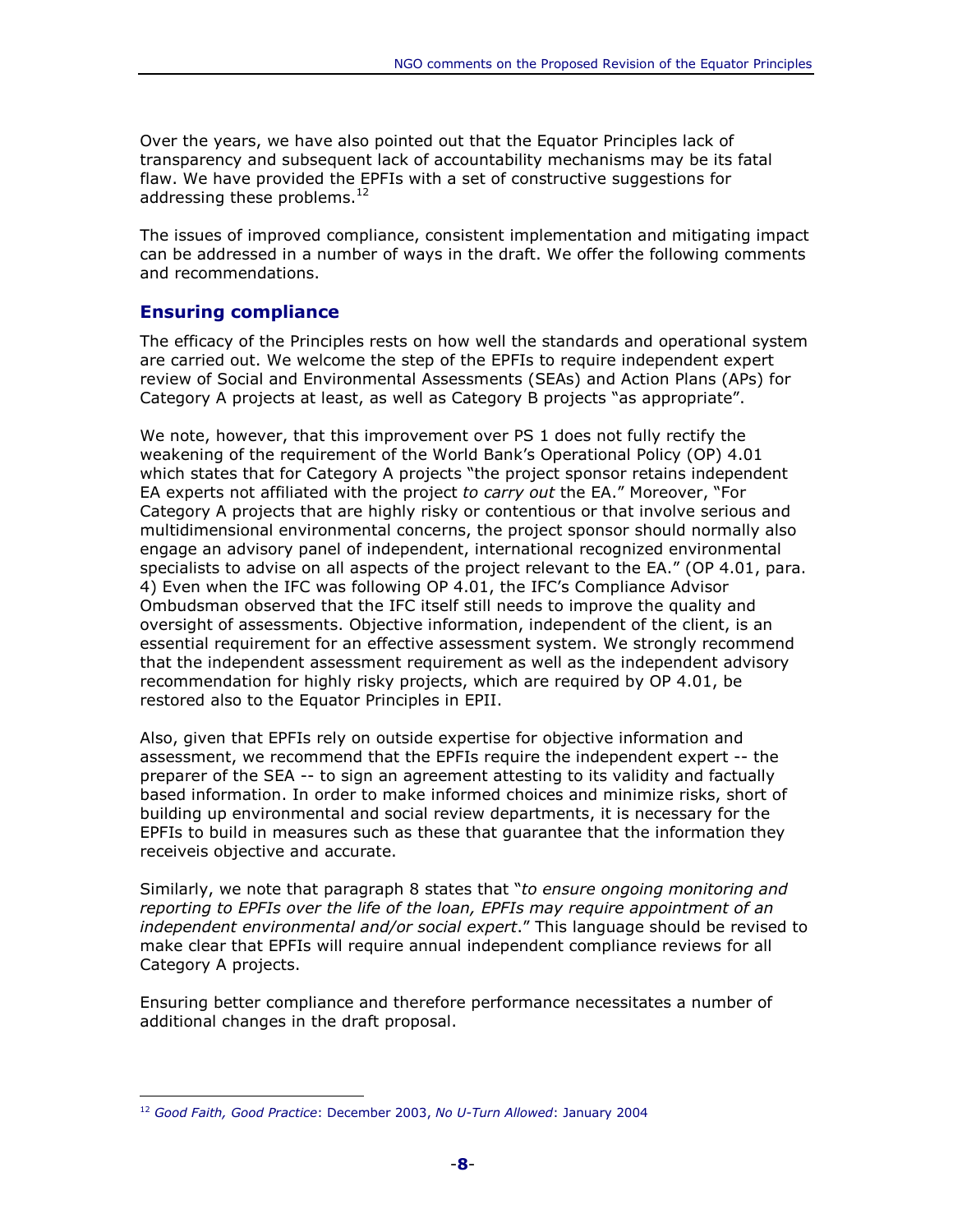First, the Principles should clearly state that the due diligence and review of the Social and Environmental Assessment (SEA) has to be conducted and completed prior to the commencement of any project construction. Without such clarity, it is possible for clients to engage in pre-approval construction activities that result in significant harm and irreversible damage to the environment and communities. Indeed, we have seen many instances when major projects are a significant way through construction before SEAs are completed and approved. Since the purpose of SEAs is to predict and prevent negative impacts before they occur, the post-hoc development and approval of these documents renders the process moot (e.g., Sakhalin II).

Second, the Principles should clearly state that in syndications or arrangements with other non-Equator Banks, an Equator Bank will seek to assume the lead on environmental and social related issues, and that EPFIs will ensure that the environmental and social due diligence process fully complies with the Equator Principles. The Environmental and Social Lead responsibility should not be delegated to non-Equator Banks.

Third, the Principles should clarify that any agreements between the borrower and the affected community will be incorporated into the Action Plan, and compliance with the Action Plan will be covenanted in the loan agreement to help ensure that the borrower meets its commitments to the community. On this note we also suggest that the parties to such agreements explicitly be recognized as including affected communities, and that mechanisms are provided for local people to enforce the terms of the agreements vis-à-vis the project sponsor and financial institutions or to seek effective recourse for violations.

Finally, paragraph 3 describing the aspects of the SEA should explicitly include language from IFC Performance Standard 1, which emphasizes avoidance of adverse impacts over minimizing and mitigating impacts. $13$ 

#### Recommendation:

l.

In summary, we recommend the following changes be incorporated into the Equator Principles revision:

- 1. Fully restore the independent assessment requirement as well as the independent advisory recommendation for highly risky projects;
- 2. Clarify that the EPFIs requires that a SEA be prepared and due diligence completed prior to the beginning of project construction;
- 3. State commitment of EPFIs to maintain role as lead bank on environmental and social related issues.
- 4. Make clear that any agreements between the client and affected community will be incorporated into the Action Plan, covenanted and actionable.
- 5. Clarify that the SEA process emphasizes avoidance of adverse impacts over mitigation.

#### Transparency and disclosure

Paragraph 10 of the draft EPII states that: "*Each EPFI adopting the Equator* Principles commits to periodically report publicly about its implementation processes and experiences, taking into account appropriate confidentiality considerations." In

 $13$  For more details on SEAs see http://www.wwf.org.uk/filelibrary/pdf/seas 0105.pdf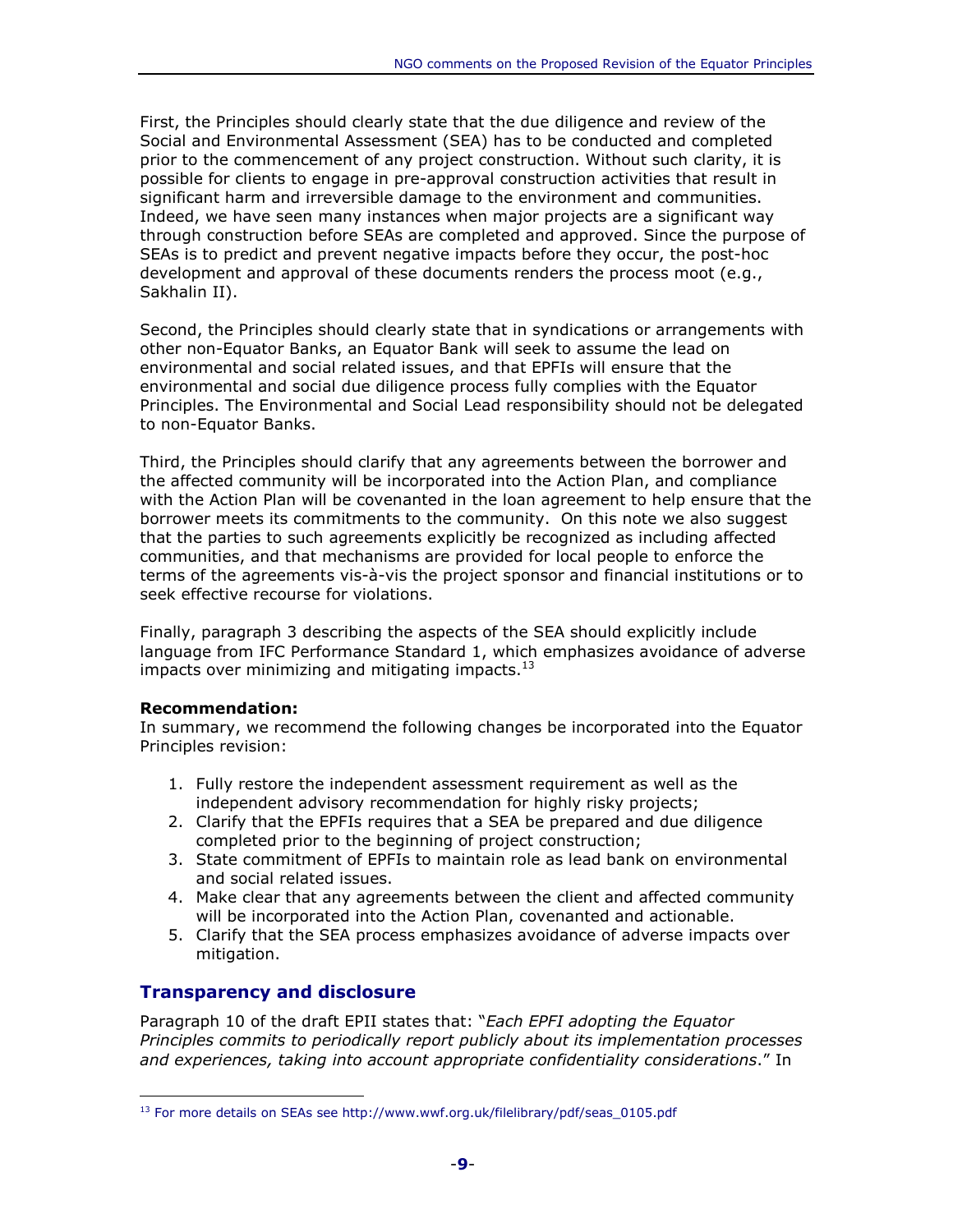footnote 6, it states that at a minimum this would include the number of transactions screened and the categorization accorded to each transaction.

We appreciate that the Equator Banks view this initial step in addressing public disclosure and transparency as a breakthrough with respect to the confidentiality many have practiced in the past. It must be observed however that only revealing the number of transactions screened and categorization accorded to each transaction would still provide minimal information of use in insuring a level playing field in implementation. The EPFIs should stay in step with the industry standards being developed for transparency issues, in particular by following the emerging Financial Services Sector Supplement developing by the Global Reporting Initiative. They should also adhere to the  $CIS<sup>14</sup>$  reporting transparency guidelines in which the SRI sector echo the requirements of civil society and in particular the views of Banktrack.

As we have recommended in the past,  $15$  transparency and disclosure should cover the following:

- **Performance data:** information on the scope of EP application regarding recent transactions
- Process data: information on banks' processes and systems in place to implement the EPs
- Project-level data: information on steps taken to avoid and minimize project impacts; information on projects that have affected communities, including tracking of impacts and mitigation and compensation measures over time
- **Impact:** description of how the EPs have advanced sustainability

#### Recommendation:

More specifically, we recommend that the Equator Principles be revised to:

- 1. require *EPFIs* to report annually on the categorization for each project screened, the number of projects rejected on environmental and social concerns, an explanation of any deviations from standards, information about loans suspended or called in due to non-compliance with environmental and social requirements, a breakdown of core business activities by sector and region, and an assessment of implementation of environmental and social policies and management systems.
- 2. clarify what and when the *client* is required to publicly disclose concisely in one paragraph. This should include: (a) the full Social Environmental Assessment (SEA) and any non confidential project related information, including information on the purpose, nature and scale of project and any risks to and potential impacts on communities; (b) Timely disclosure of supplementary documents that are part of the SEA or SEA process but developed in parallel to or supplemental to the SEA (e,g, oil spill response plans; emergency response plans; resettlement plans; environmental and social consultants' reports that the banks generate or require clients to generate).

(c) both draft and final Action Plans;

<sup>14</sup> See

http://www.cfs.co.uk/servlet/Satellite?cid=1124867052292&pagename=CFSSustain/Page/tplCFSPageStan dard&c=Page#CISethical

<sup>&</sup>lt;sup>15</sup> For example, see No U-Turn Allowed: January 2004; and a memo prepared at the request of Equator Banks, Transparency and the Equator Principles: Proposals for EP Bank Disclosure, November 2004.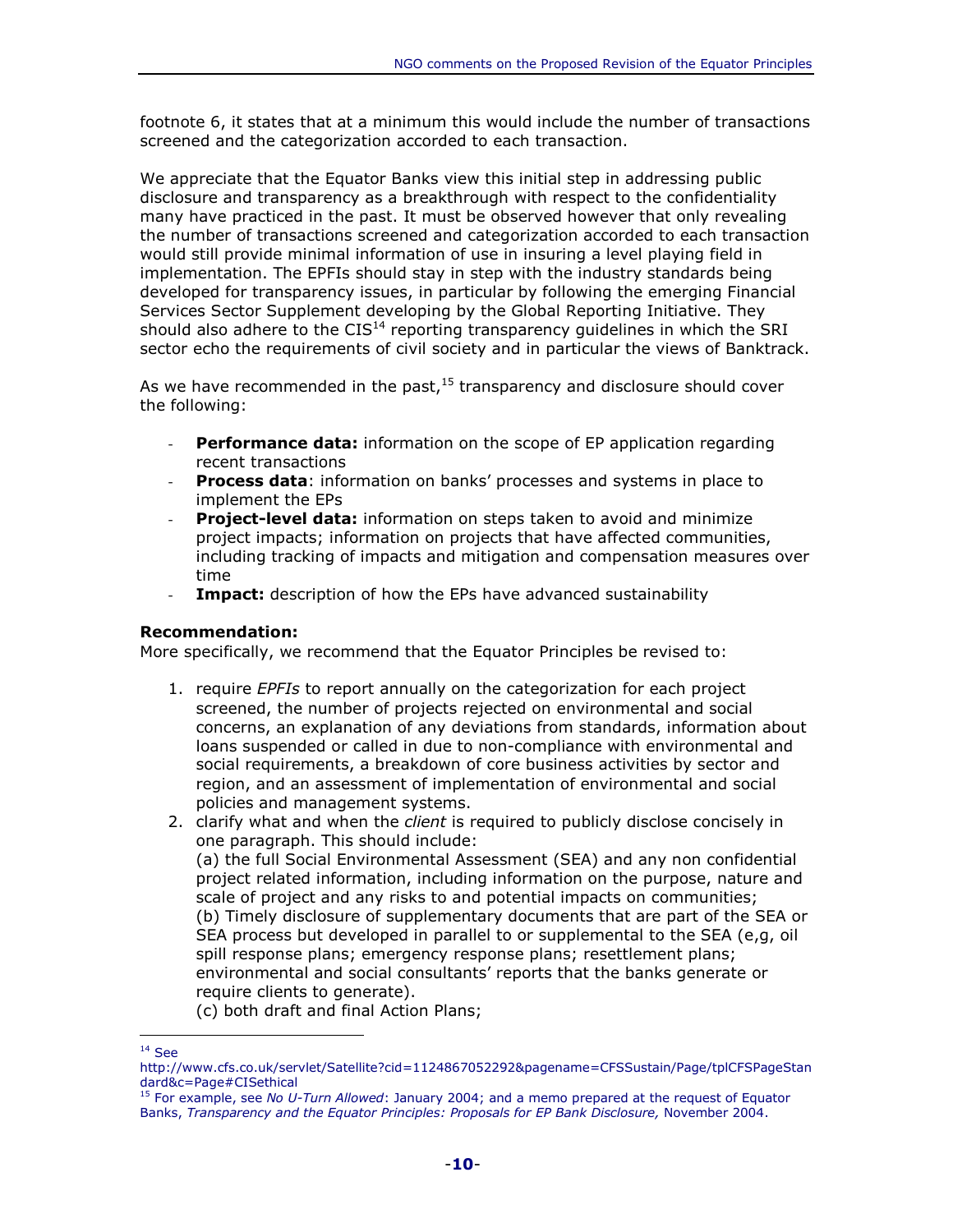- (d) compliance monitoring and auditing reports developed under paragraph 7(c); and
- (e) draft and final decommissioning plans developed under paragraph 7(d).

#### Grievance mechanisms

In paragraph 6, it is proposed that the "borrower will establish appropriate procedures in order to receive and address concerns or grievances about the project's social and environmental performance raised by individuals or groups from among project affected communities."

We welcome the inclusion of this important language in the draft EPIIs. It could be further improved by describing key characteristics and references to specific good practice examples that clarify and illustrate effective project-level grievance mechanisms, namely that the process be fair, transparent, impartial, accessible, and responsive in reviewing project compliance and in reacting to and adequately addressing the concerns of the affected community.<sup>16</sup>

Furthermore, we caution against an over-reliance on client-generated information and against depending solely on client-based grievance mechanisms. We further note that this provision on grievance mechanisms must include guarantees that the mechanism functions in such a way that there is no fear of reprisal for using it.

In addition to requiring project level grievance mechanisms, the EPFIs must also establish a system for ensuring that Equator Principles are being implemented on the ground, that important environmental and social conditions of investments are being met, and that the activities they finance are not causing significant adverse impacts. As BankTrack has urged in the past,  $17$  the EPFIs need a process for hearing concerns from affected communities unfiltered through their clients and a mechanism to ensure accountability and consistent adherence to the Equator Principles on the part of all endorsing financial institutions. The problem is not simply that of borrowers abiding by the terms of the covenant, but also of the EPFIs themselves fully implementing and complying with the Equator Principles.<sup>18</sup>

Because of the nature of the Equator Principles, the EPFIs should agree to take a coordinated approach to accountability in order to ensure greater adherence to these commitments. They could do so by establishing a shared accountability mechanism, independent of any one bank. Such a mechanism would be less costly, promote clear, coherent and consistent application of the Equator Principles and be perceived as more independent and objective than mechanisms beholden to any one bank.

Unfortunately this crucial issue for the credibility of the EPs is not addressed in the proposed revision.

#### Recommendation:

l.

To improve accountability and results, we recommend that:

<sup>&</sup>lt;sup>16</sup> We would encourage the EPFIs to look at other grievance mechanisms such as OPIC's Compliance Officer or the IFC's Compliance Adviser/Ombudsman for operative language.

<sup>&</sup>lt;sup>17</sup> See No-U Turn Allowed: January 2004; Principles, Profits or Just PR?: June 2004 and Unproven Principles: A BankTrack Statement June 2005.

<sup>&</sup>lt;sup>18</sup> See for example BankTrack 'Standards at Stake', p.11.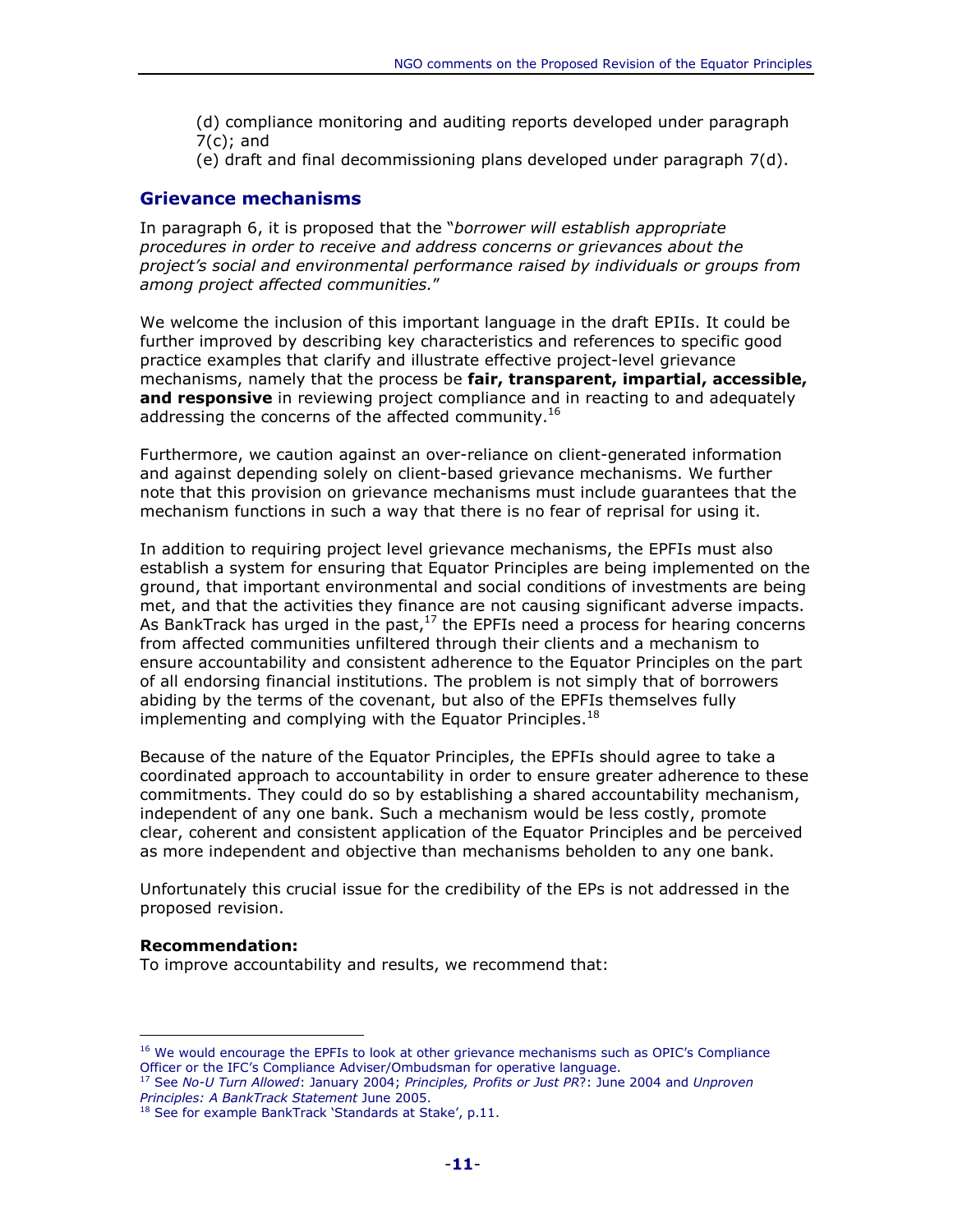- 1. The project-level grievance mechanism language be further strengthened and clarified as discussed above, and consistent with good practice;
- 2. The EPFIs agree to establish a shared accountability mechanism.

#### Governance around the Equator Principles

Establishing an accountability mechanism is one solution to addressing lax implementation amongst Equator Institutions; another solution is to improve the cooperation amongst EPFIs and establish a mechanism of sorts able to ensure proper compliance not only with the letter but also with the spirit of the EPs.

Other voluntary industry initiatives have some characteristics that should be explored and developed by the EPFIs, namely:

- a well resourced secretariat that effectively manages internal and external relations
- minimum requirements for endorsement and continued participation
- ongoing resources to aid endorsers in implementation
- internal accountability mechanisms which often include reporting obligations, corrective actions and ultimately a process for sanctioning or removing free riders.

#### Recommendation

To further address the 'free rider' problem, we therefore recommend:

- 1. Endorsing institutions be given a strict and limited timeframe to meet the requirements of the Equator Principles;
- 2. Demonstrate successful implementation by issuing an annual report detailing their implementation systems and environmental and social policies. Failure to abide by this requirement should result in membership and endorsement of the Equator Principles being revoked;
- 3. EPFIs commit to a periodic consultative review of the Principles to ensure that the Principles keep in step with best practices.

### 2.2 Moving beyond project finance

We welcome lowering the project threshold to \$10 million and the application of the revised Principles to all project expansions and upgrades in the future. We also note the addition of advisory services will be subject to the Equator Principles.

However, as stated earlier, the test for when and how the Equator Principles apply to financial operations should be based on potential impact, not the type of financial transaction involved. The current approach to apply the Equator Principles to project finance only, and now advisory services, creates a double standard approach. In the end, this double standard does not allow the financial institution to fully identify and minimize risks for clients, shareholders, or affected people and ecosystems.

We have already observed that many of the EPFIs are already applying its environmental and social requirements to other financial operations. Thus, the reluctance to do this collectively is therefore a political decision, not a decision based on what is feasible.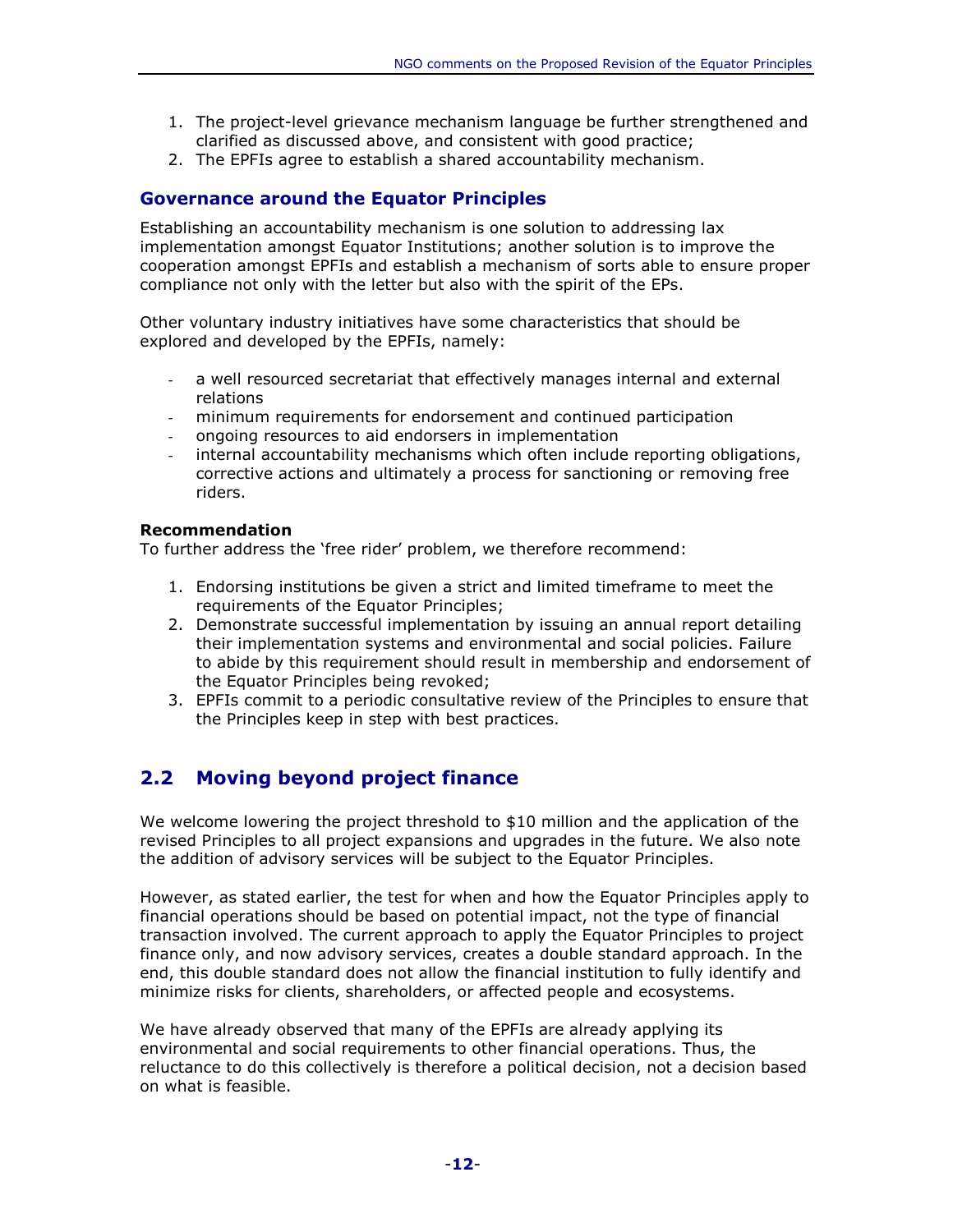#### Recommendation:

We urge the EPFIs to reconsider the limitation of EPIIs to project finance and advisory roles alone and commit to extend the Principles to other financial operations and address the full impact of your business operations by:

- 1. Agreeing that the decision on whether and when to apply the Equator Principles will be based on the anticipated or expected social and environmental impacts of a financial operation, not the type of the financial operation itself.
- 2. For those non-project finance activities to which the EPIIs, because of their nature, cannot be applied, commit to develop *joint* initiatives similar to and resulting in the same outcome as the EPs.

### 2.3 Addressing weaknesses and backtracking in standards

It is evident that for now, the EPFIs plan to continue their link to the environmental and social standards of the IFC and its newly adopted Performance Standards.

This raises several questions. First, as noted above, IFC's Performance Standards are a step backward in some important aspects and, if these shortcomings are not repaired, would represent a backsliding for the EPFIs. Second, some critical requirements for the IFC system are not found in the Performance Standards, but rather are found in the IFC's Sustainability Policy and implementing procedures. Furthermore, IFC's Performance Standards remain behind evolving international best practice and the standards of international law in some aspects. These deficiencies should be corrected, as described below.

#### Addressing weakenings

l.

There are two major weakenings of IFC's Performance Standards that require repair. Without correction, the Equator Principles will be weakened in two significant ways: by making requirements for community consultation less clear and reducing protections for displaced people without officially recognized claim to land.

#### Community Consultation Issues

Specifying how and when the affected community will be engaged by the client and directly consulted is essential. Performance Standard 1 is a dilution of clear, specific requirements that were present in OP 4.01. $^{19}$  Furthermore, some of the other language addressing community consultation in the draft EPII does not provide a clearer picture of what is expected of the client, but rather obscures it. Given this, the draft should be revised in several ways.

First, the Principles should include a clear, minimum set of procedural requirements for public consultation, as is currently required by the Safeguard Policies and the existing EPs. Paragraphs 19—22 in the new Performance Standard 1 concerning community engagement, disclosure and consultation are vague and hard to interpret when compared with the clearer, more specific requirements of OP 4.01.

<sup>&</sup>lt;sup>19</sup> IFC OP4.01 : Operational policy on Environmental Assessment (old). PS1: social and environmental assessment and management systems (new).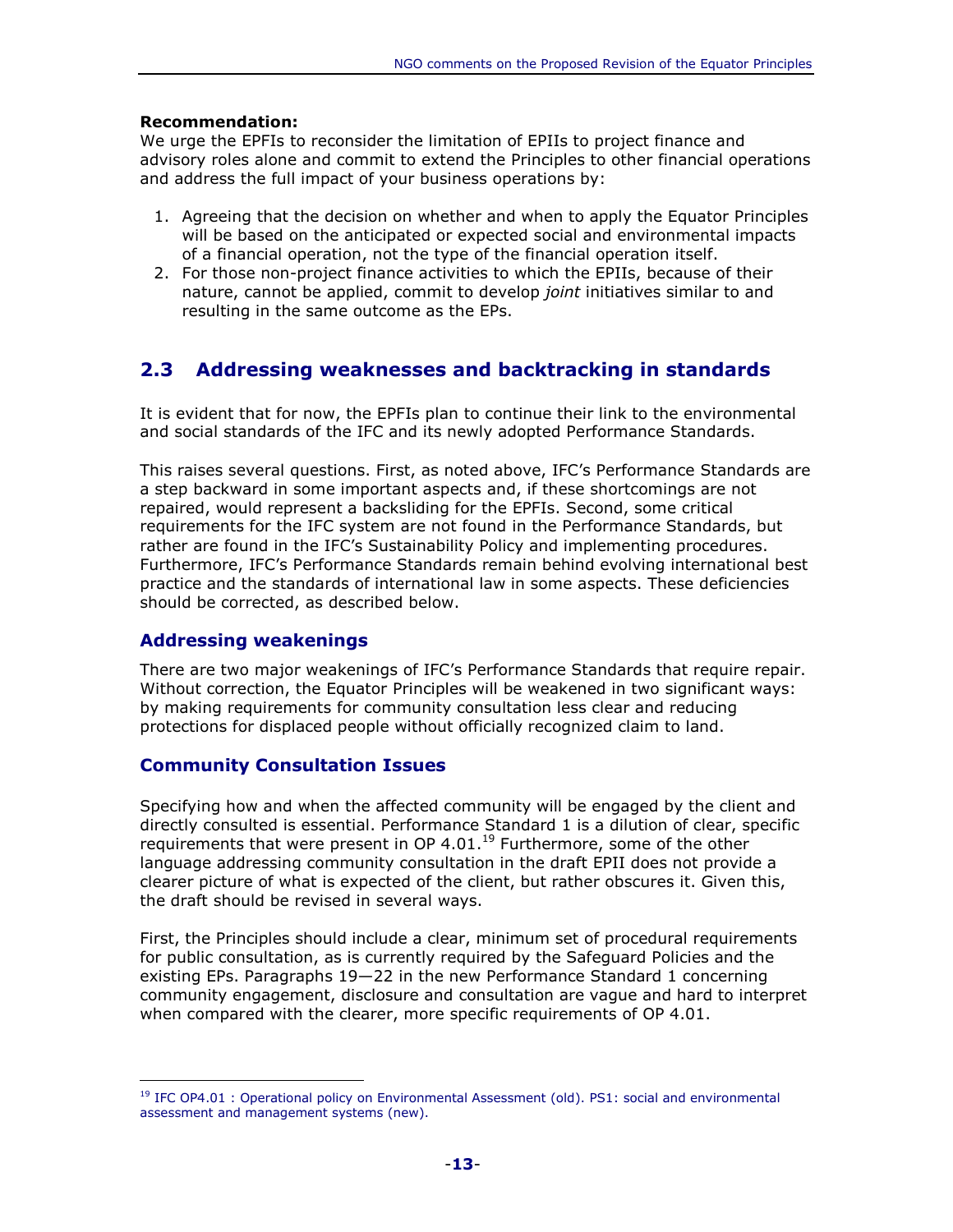Thus, the revised policy should require that for all Category A projects, the project sponsor consult with the affected community at least twice during the SEA process: (a) shortly after environmental screening and before the terms of reference for the SEA are finalized (i.e. during scoping), and (b) once a draft SEA report is prepared. See OP 4.01 para. 12.

The EPII should clearly state that the draft and final Action Plans, and all monitoring or implementation reports, will be released to the affected community. Currently, there is no mention that the client will be required to release the Action Plan, as is required by Performance Standard 1.

In addition, because the Action Plan should reflect the outcome of consultation with the community, effective and "prior informed" consultation requires release of a draft Action Plan as part of the community consultation process so the community is meaningfully informed about mitigation and prevention measures proposed by the sponsor. We note that the final comments of the IFC CAO also make this recommendation.<sup>20</sup>

In addition, the language around information disclosure by clients to affected communities is unnecessarily vague. Paragraph 5 of the EPII draft currently states that the "SEA documentation or non-technical summary thereof, will be made available to the public by the borrower for a reasonable minimum period." This language should be strengthened by stating that the full SEA and any nonconfidential project information, including information on the purpose, nature and scale of project and any risks to and potential impacts on communities, will be disclosed to the public and affected communities by the borrower as required by IFC's Performance Standard 1. Incorporating such language will ensure consistent application of the Principles with what is required in the Performance Standards.

Furthermore, a reasonable minimum period should be more clearly defined as at least a minimum of 60 days prior to a project decision. We note that the CAO makes a similar observation in its comments regarding "timing of disclosure and links between consultation and disclosure."<sup>21</sup>

Oddly, the draft restricts the requirement for free, prior informed consultation for Category A projects only. We expect that "free", "prior" and "informed" are the minimum criteria for all consultation processes, regardless of how a project is categorized. The language in the Principles should be changed accordingly.

Finally, footnote 5 on consultation should also state that in the event that there are major changes to the project proposal, the borrower will engage in free, prior informed consultation with affected communities on those proposed changes and seek to ensure their approval of and support for such changes.

In summary, there are several changes required in the draft to ensure that the revised Equator Principles are consistent with the Performance Standards and provide greater clarity for clients and affected communities.

#### Recommendation:

 $20$  See CAO's comment on the January 25, 2006 draft of IFC's Sustainability Policy and Performance Standards, http://www.cao-ombudsman.org

 $21$  Idem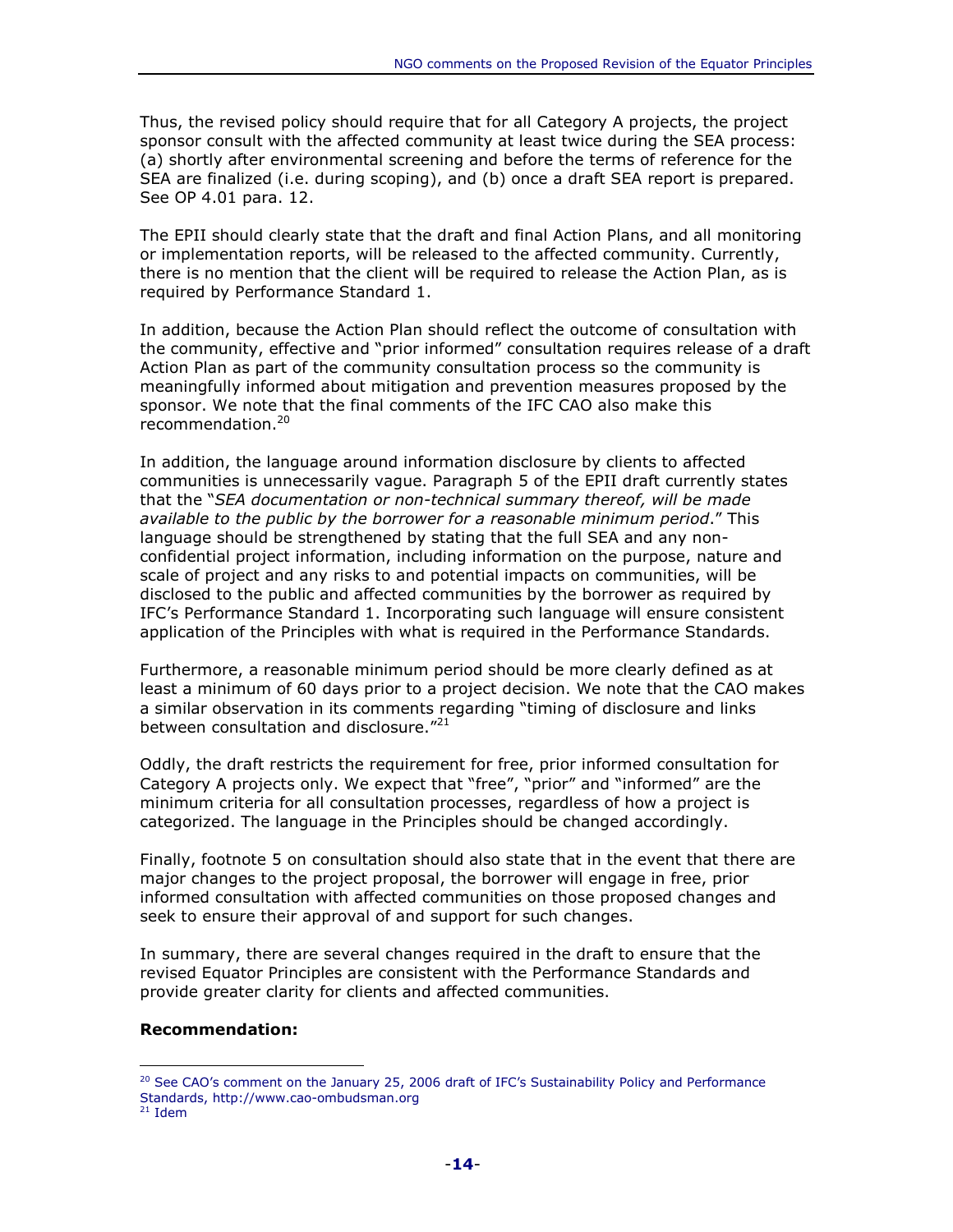These changes include:

- 1. Incorporating the minimum consultation requirements laid out in OP 4.01;
- 2. Clarify that the client is expected to publicly release the draft and final Action Plan and monitoring reports, the full SEA and any other non-confidential project related information;
- 3. Revise the language around free, prior informed consultation to explain that these are expected minimum criteria for all consultation processes. Furthermore, in the event of a proposed major change to a project, the client will be required to seek the approval and input of the affected community through a process of free, prior, informed consultation.

#### Displacement Issues

Many of the EPFIs in the London meeting recognized that involuntary resettlement as perhaps the highest risk variable in a project. This is true not only for the project financiers and sponsors, but also for those people who face the risk of severe human rights violations in the context of involuntary physical or economic displacement from their lands and livelihoods.

In developing countries, many people derive their livelihoods from land-based sources, but do not necessarily have nationally recognized claims to that land. In Performance Standard 5, people without formal title to land or a nationally recognized claim to title would only receive compensation for lost assets, and would be denied compensation or resettlement assistance that would include replacement land or fair compensation for the lost land.

The current World Bank policy and the IFC's previous safeguard policy on involuntary resettlement (Operational Policy 4.12 and Operational Directive 4.30, respectively), both allow for the provision of land-based compensation, explicitly including people who did not have clear title to the land that they were losing. The IFC, in Performance Standard 5, has reversed that important policy protection, and in direct contrast it will explicitly deny the right to compensation for loss of land for all people who do not have a nationally recognized claim to land. If the Equator Banks follow the IFC's proposed change in formula, they will be subject to increased reputational and project risks, as this weakened standard could lead to severe impoverishment for many individuals and communities and increased conflict on the ground.

This will lead to massive resentment of the investment project causing displacement, and could perpetuate a grave and in some cases life-threatening injustice against communities that are affected by global project finance. Accordingly, we recommend that the EPFIs break rank with the IFC on this issue, and explicitly allow for landbased compensation systems that truly seek to improve and restore the standard of living and livelihoods of all people affected by the project (including those who are poor and marginalized).

There is no justifiable reason for excluding those who are legally landless from the full range of compensation that is necessary for them to reestablish themselves and rebuild their economic and cultural base. The concern about people who would invade a site in order to unjustly pursue benefits can be addressed through existing tools such as establishing a reasonable cut-off date and undertaking a careful baseline socio-economic survey to learn more about the residents of the affected area.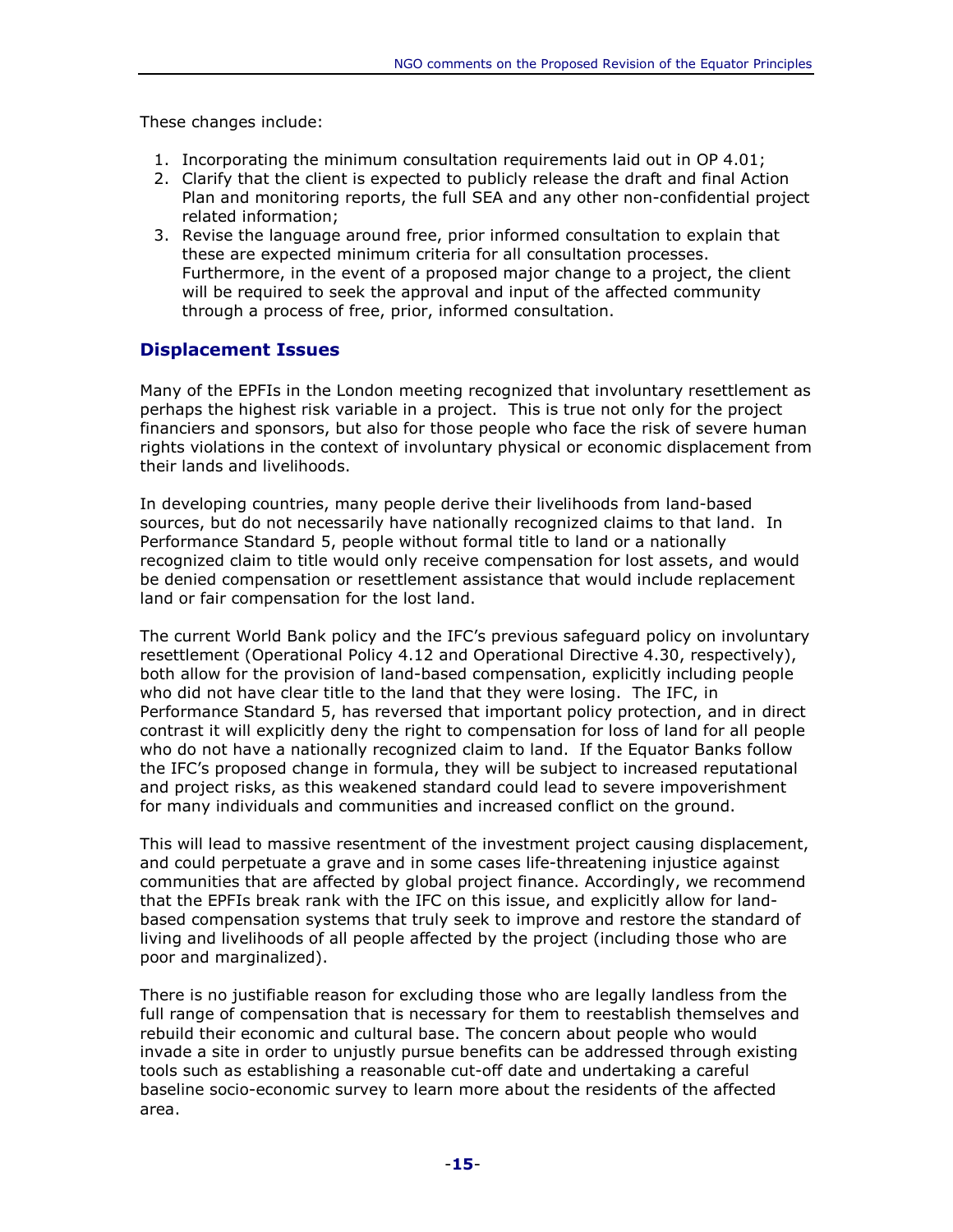#### Recommendation:

1. That EPII be consistent with and restore Safeguard Policy provisions allowing for land-for-land compensation for all people who are losing homes, land and/or land-based livelihoods as a result of the project, including those without official claim to their land, to minimize project risks and avoid weakening current requirements.

#### Strengthening policies and standards to meet evolving best practice

The proposed revision references the Performance Standards but not IFC's Sustainability Policy that precedes the standards. EPFIs consider these policies more suitable for IFC with its poverty alleviation mandate and less for their own operations. While we understand this point of view, we do feel there are some important requirements and clarifications in IFC's Sustainability Policy that should also be incorporated into the EPIIs. We are particularly concerned that failing to follow the policy provisions could be used as an attempted loophole by EPFIs to avoid having to address the question of Broad Community Support. We also note the conceptual linkages to "social license to operate" and "demonstrable public support" for a project.

#### Broad Community Support

Paragraphs 15 and 20 of the IFC Sustainability Policy link the requirement of "free prior informed consultation" with obtaining "broad community support." This link is missing in the EPII draft (see paragraph 5). We consider it meaningless to require free prior informed consultation of affected communities without clarifying that the process must lead to the support and approval of that affected community for it to proceed.

This requirement and linkage is also important for minimizing project risks since without the support of a community, the project can be endangered and project costs could mount. We assume that one of the objectives of the revision process is to institute policies that will help eliminate project-associated risks. Making the connection between free, prior informed consultation to the support and approval of the community is therefore essential.

#### Recommendation:

We recommend that the EPFIs:

1. Change the text to clarify that free, prior informed consultation processes must lead to broad community support and the approval of the affected communities.

#### Higher Standards Required for Indigenous Peoples

Furthermore, with respect to Paragraph 5 of the EPII draft, it should be noted that PS 7 on Indigenous Peoples goes beyond the notion of broad community support, by requiring that clients enter into and successfully conclude good faith negotiations with indigenous peoples if a project is to be located on, or commercially exploit resources within, indigenous peoples' traditional or customary lands, and adverse impacts can be expected on their livelihoods, or cultural, ceremonial or spiritual use. This good faith and successfully concluded negotiation requirement also extends to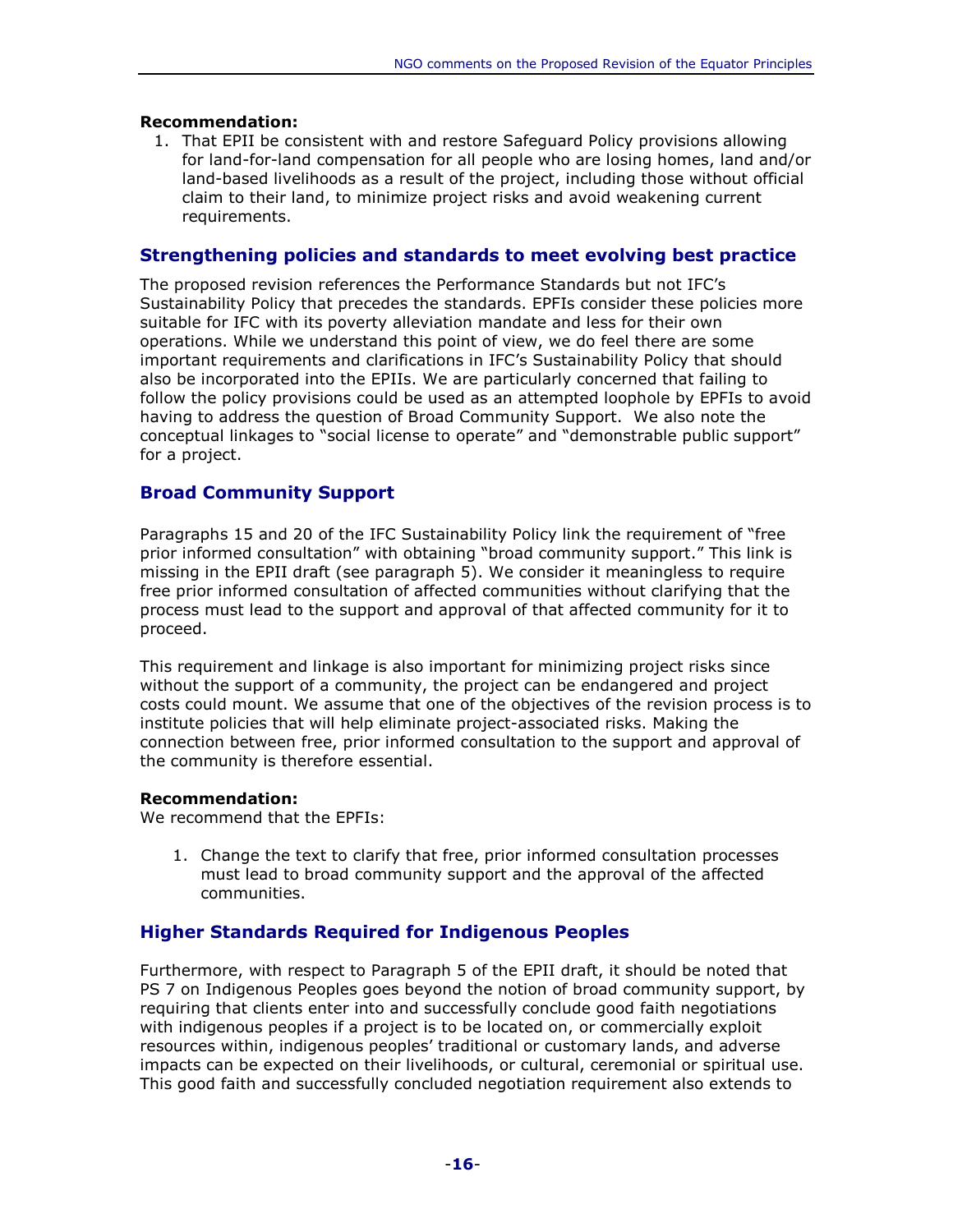projects potentially involving physical and economic displacement, and those that seek to commercially exploit indigenous peoples' traditional knowledge.

International standards require respect for indigenous peoples' right to free, prior and informed consent, which is not necessarily fulfilled with the adoption of a good faith negotiation standard as reflected in PS 7. Given the enforceability of international standards through regional human rights courts in some parts of the World, financing projects in indigenous peoples' traditional territories without their free prior and informed consent is not only a violation of their rights, but also represents substantial commercial risk.

- 2. Recognize in the text of EPII that there are higher standards at play when projects impact indigenous peoples' lands or livelihoods, and that EPFIs should strive to ensure respect for indigenous peoples' rights of free prior informed consent, as well as the minimum standards reflected in PS 7.
- 3. Engage in dialogue with indigenous peoples themselves about how they will adopt and implement the Equator Principles; one suggested avenue for initiating this dialogue is through the United Nations Permanent Forum on Indigenous Issues.

#### Revenue transparency and release of Foreign Investment Contracts

IFC's Sustainability Policy requires (paragraph 22) public transparency of revenue payments from extractive industry projects to host governments as well as the public release of relevant terms of Host Government Agreements (HGAs) and Foreign Investment Contracts. These provisions should be adopted by the EPFIs at least for extractive industry projects, by requiring revenue transparency and the release of HGAs of its borrowers.

We note that calls for revenue transparency in extractive industries and greater transparency in general for large-scale projects is an issue rapidly growing in importance for governments and the private sector alike. The U.K. Government has been leading an Extractive Industries Transparency Initiative for several years, and the issue has been addressed by G8 Leaders.<sup>22</sup> The IMF and IFC now also support increased disclosure of revenues and contracts.<sup>23</sup>

Moreover, a revenue transparency requirement is clearly in the interests of extractive industries borrowers. Disclosing payment is a valuable risk mitigation strategy, as it can alleviate the political and social risks that arise when host communities do not benefit from a project because government officials have squandered or stolen the public proceeds.

In those circumstances, communities often look to the company to provide essential services, and significant tensions may arise where the company does not meet those expectations. Companies may be able to better manage public expectations by being forthcoming about how much they have paid the government in royalties.

By making revenue transparency a requirement of financing, the EPFIs can alleviate this collective action problem, and allow their clients to reap the risk mitigation

<sup>22</sup> www.eitransparency.org

<sup>23</sup> IMF, Guide on Resource Revenue Transparency, June 7, 2005; IFC, Policy on Social & Environmental Sustainability, adopted February 23,3006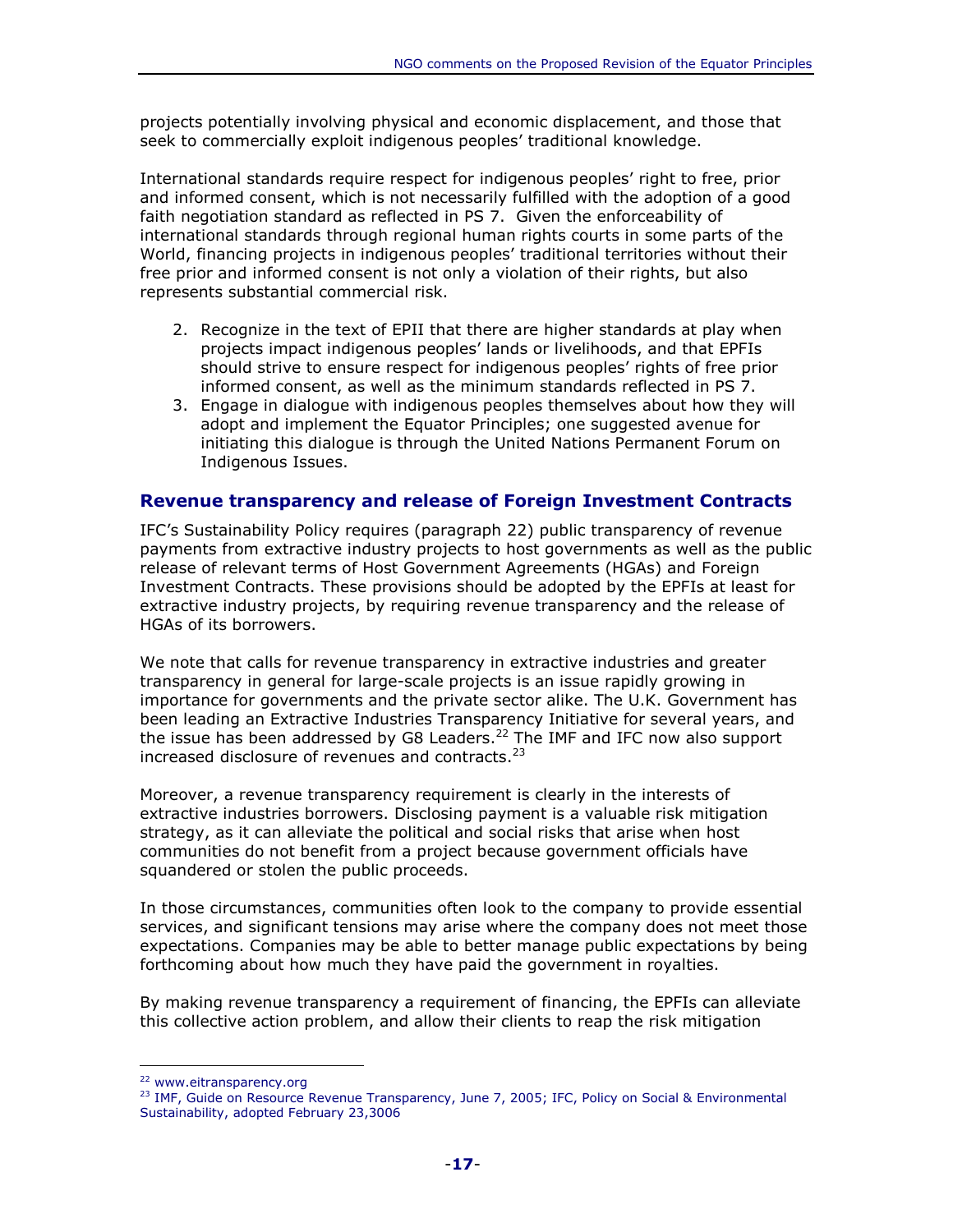benefits of more informed community expectations about the allocation of responsibility for providing essential services.

#### Recommendation:

We recommend that the revised Equator Principles include:

1. Requirement for revenue transparency and the release of Foreign Investment Contracts for all extractive industry projects.<sup>24</sup>

#### Modified exclusion list

IFC has developed an exclusion list of examples of projects that they will not finance based on certain international laws or politically controversial sectors the institution does not want to support. We recognize that IFC's full list is untenable for many EPFIs given the inclusion of certain politically controversial sectors, such as tobacco, alcohol and gambling industries—but elements of an exclusion list based on international law should be adopted by the EPFIs. Thus, for example, trade in wildlife regulated by CITES, production or trade in products containing PCBs, ozone depleting chemicals and pesticides or herbicides subject to phase-outs or bans, should become a part of a modified exclusion list adopted by EPFIs.

#### Recommendations

As such, we recommend that the EPFIs:

1. Adopt a modified exclusion list based on restrictions found in international law or best practice as a minimum. Our recommendations for this list are included in Annex 1.

#### Meeting international best practice

It is important for the EPFIs to establish environmental and social policies based on international law and best practice for sectors in which they finance. In several areas. IFC's Performance Standards do not reflect international law or best international practice.

We encourage the EPFIs to address these deficiencies, in particular to strengthen policies to reduce climate emissions, protect biodiversity and certain protected and at risk areas from adverse investments, prevent illegal logging and the protection of human rights.<sup>25</sup>

# 3. Conclusion

When the Equator Principles came into being three years ago, they were welcomed by many of our organisations as an important step forward in the efforts of Financial Institutions to address social and environmental risks in their daily operations. BankTrack and others have followed the EPs since their inception and offered constructive suggestions for addressing some of the fundamental problems with EPI.

<sup>24</sup> www.publishwhatyoupay.org

<sup>&</sup>lt;sup>25</sup> See 'Shaping the Future of Sustainable Finance' and its accompanying annex. www.banktrack.org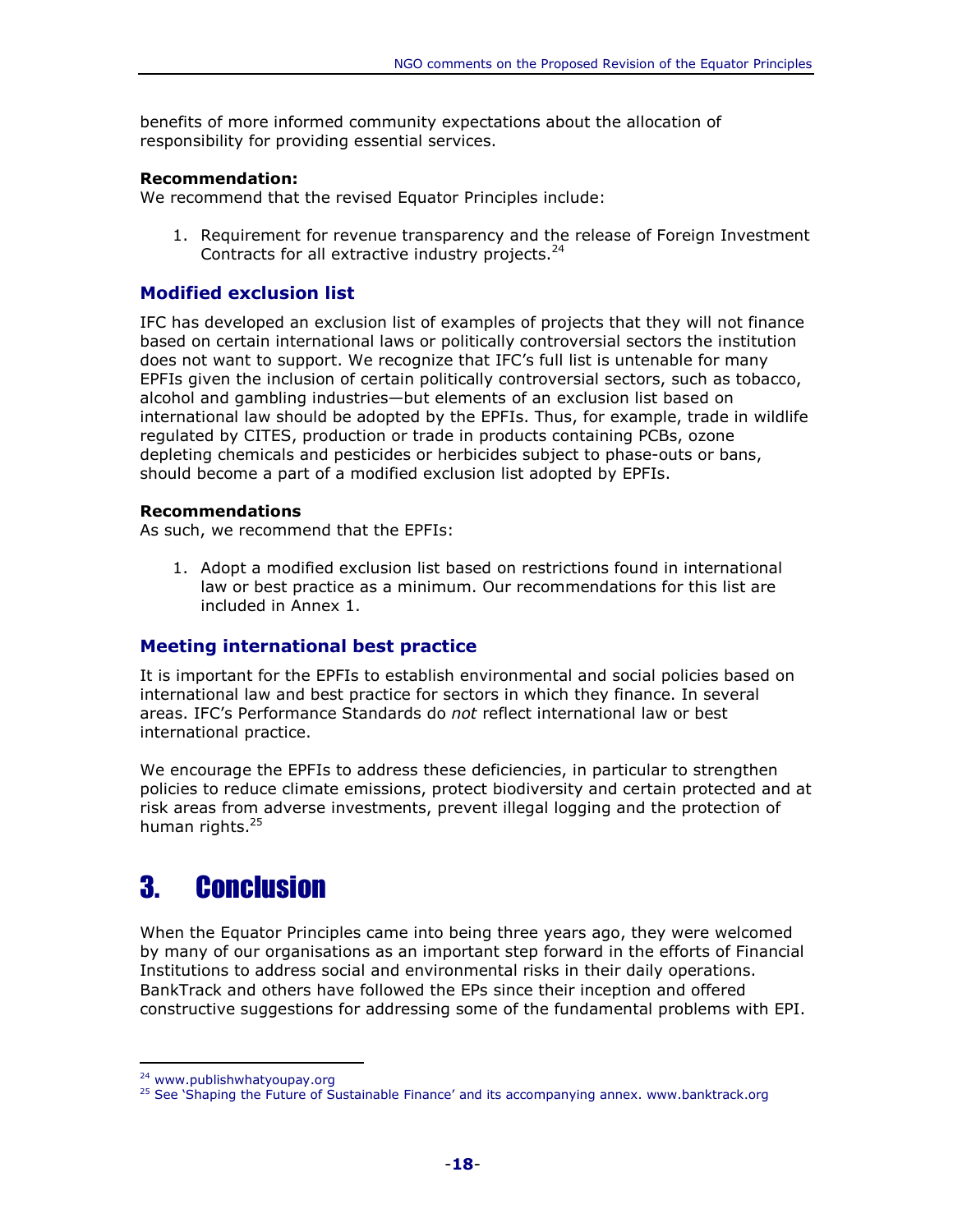We understand the critical importance of collective agreements amongst EPFIs and the difficulties of bringing diverse financial institutions together.

Yet, the most significant failure in the EPII draft is the decision to ignore its most serious critiques: the lack of consistent and rigorous implementation of the Principles. Without confronting and addressing this problem head on, the reputations of the Equator Institutions, particularly those positioned as leaders of the initiative, are at risk.

Policies aside, the EPFIs should be able to demonstrate how endorsement of the Principles is fundamentally changing day-to-day business operations. To put it bluntly: if the Equator Principles allow for 'determining, assessing and managing' an environmental risk as significant as resulting in the potential disappearance of an entire whale species, as in the case of Sakhalin II, the very relevance of such 'Principles' is at stake.

Clearly some financial institutions have changed their practices and adopted stronger policies. But many other endorsing EPFIs have not been able to show they have taken the Principles on board and applied them to their financial activities. We believe that a level and transparent playing field, as well as clarity in what is required and addressing weaknesses of the Performance Standards, is in the interest of all of the Equator Banks and equally in the interest of prospective clients.

As the EPFIs revise the Principles, they should consider the lessons of the past three years, the critiques of private sector analysts and the NGO community, and the accelerating evolution of international best practice standards in environmentally and socially sensitive sectors. The revision process should take on these issues directly and produce a set of standards and a framework that can be a true benchmark for the financial sector for coming years, rather than a lowest common denominator reflecting past practice that is already obsolete in some areas. Otherwise the EPFIs risk putting forward a proposal that will require even less than what is minimally expected in important segments of the financial sector today.